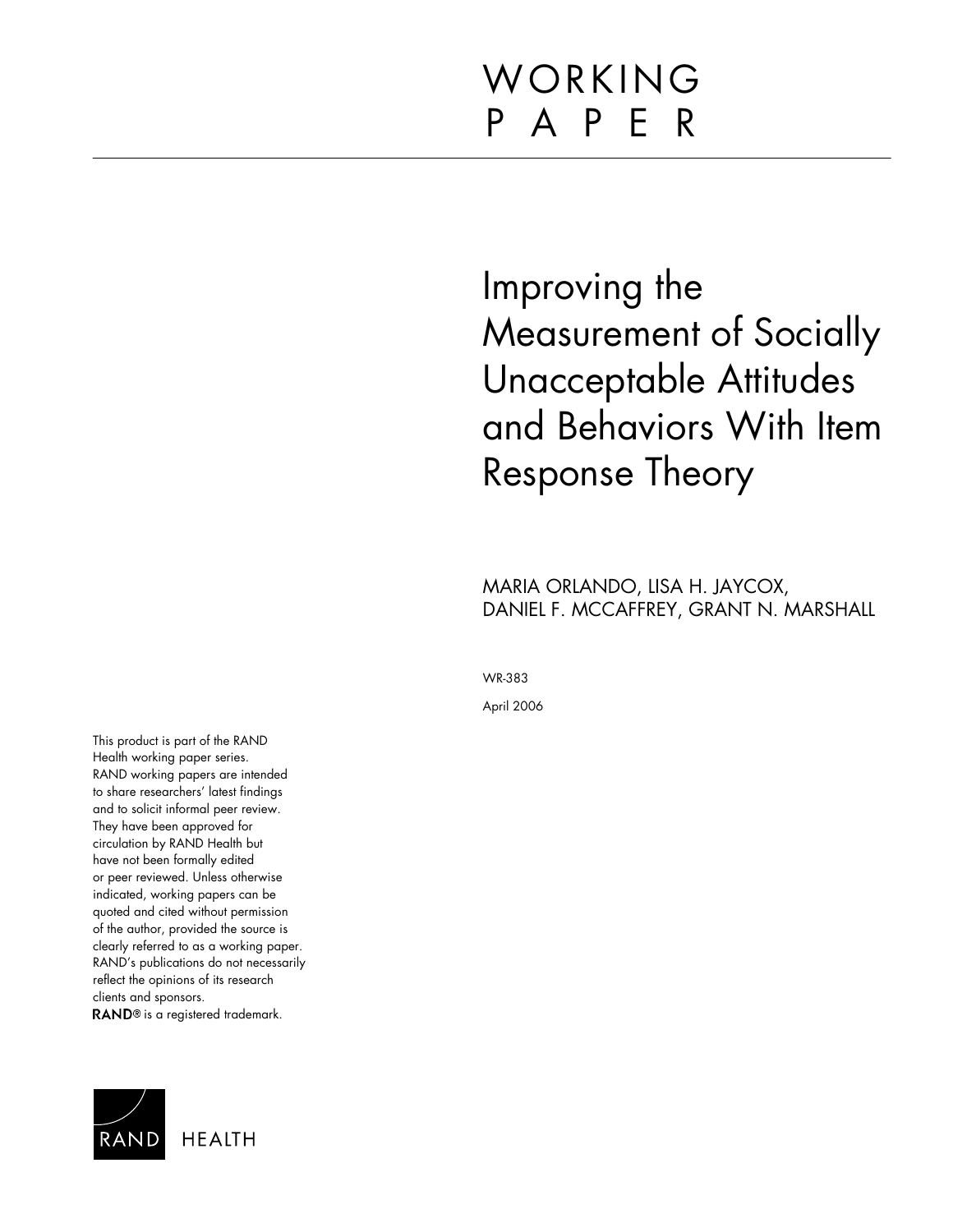Improving the Measurement of Socially Unacceptable Attitudes and Behaviors With Item

Response Theory

Maria Orlando, Lisa H. Jaycox, Daniel F. McCaffrey, Grant N. Marshall

RAND Health

\*RAND Corporation, Santa Monica CA

† National Cancer Institute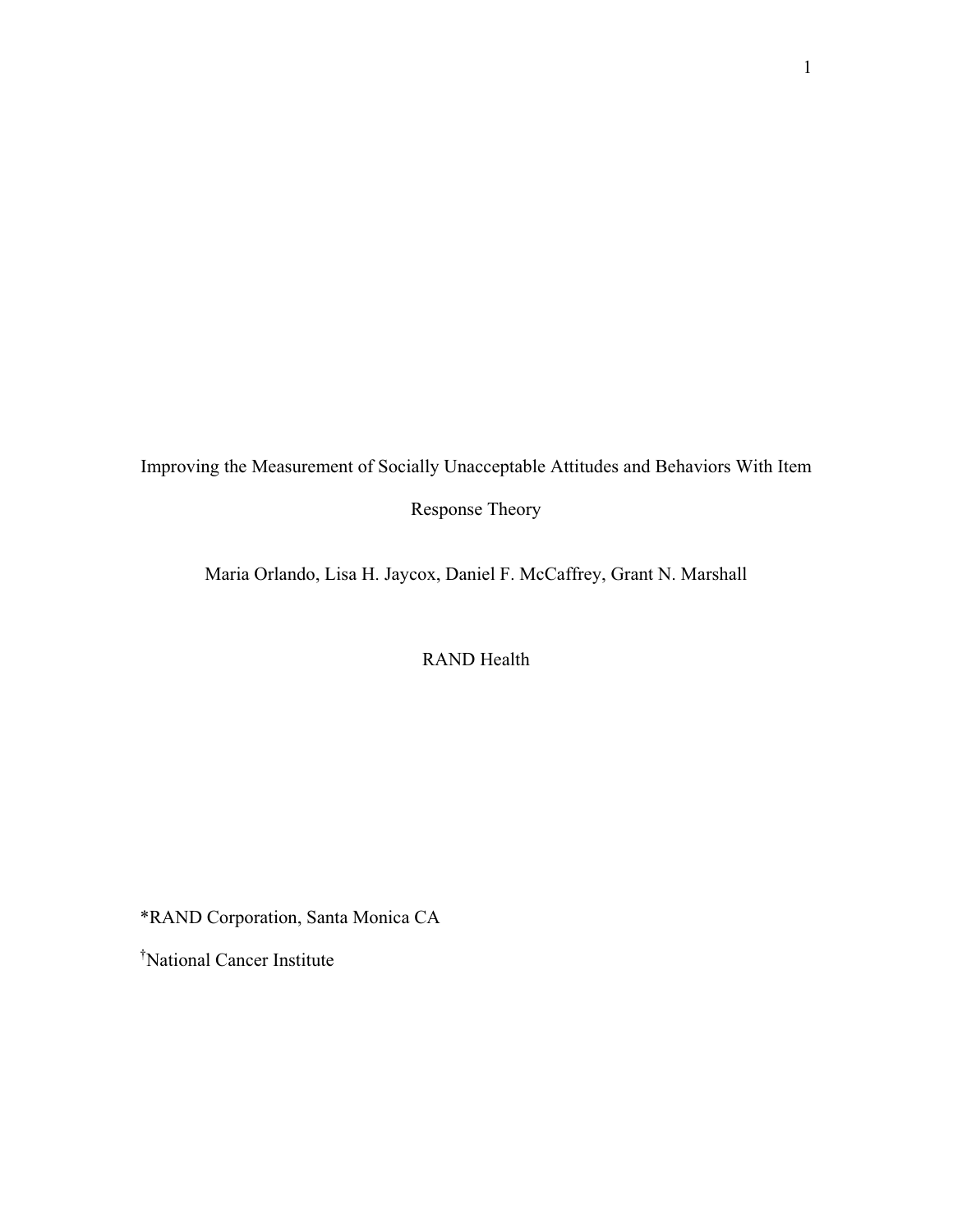#### Abstract

Assessment of socially unacceptable behaviors and attitudes via self-report is likely to yield skewed data that may be vulnerable to measurement non-invariance. Item response theory (IRT) can help address these measurement challenges. This paper illustrates application of IRT to data from a teen dating violence intervention study. Three factors reflecting teens' attitudes about dating violence were identified, and items from these 3 scales were subjected to IRT calibration and evaluated for differential item functioning (DIF) by gender. The IRT scores displayed superior measurement properties relative to the observed scale scores, and in 1 of the 3 factors, inferences about group mean differences were impacted by the presence of DIF. This application demonstrates how IRT analysis can improve measurement of socially unacceptable behaviors and attitudes.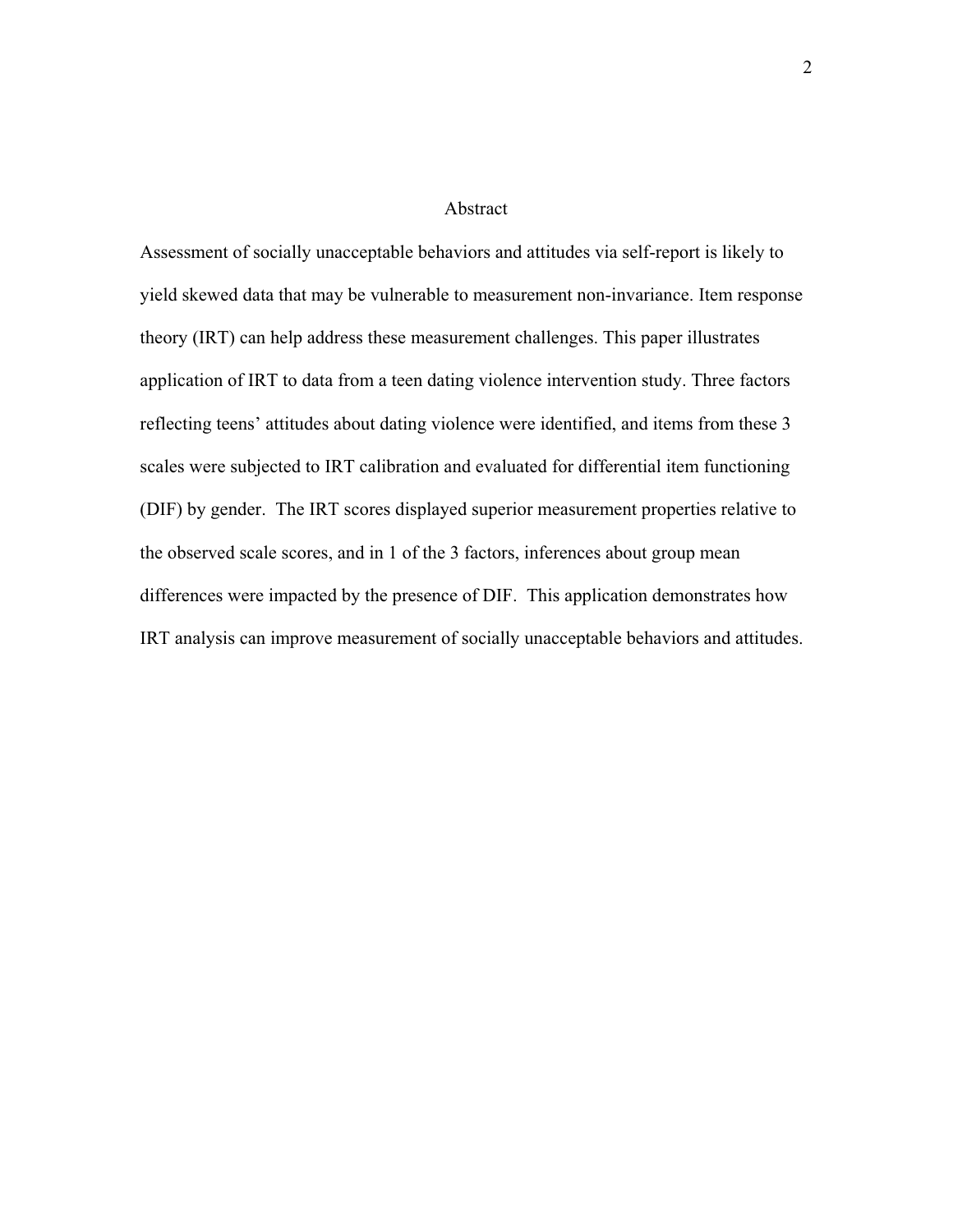Researchers have devoted considerable attention to the development of prevention and early intervention programs aimed at changing the manner in which youths think about and relate to themselves and others. Generally speaking, these programs strive to reduce the incidence of deviant behavior such as substance use, dating-related youth violence, and bullying. Although evidence suggests that some of these programs may be having the desired impact (e.g., Ellickson, McCaffrey, Ghosh-Dastidar  $&$  Longshore, 2003; Foshee et al., 2004; Frey et al., 2005; Wolfe et al., 2003), careful assessment of these interventions can be hampered by two measurement challenges that have not been fully recognized or addressed by the field. In our view, continued progression of knowledge in the adolescent prevention field can benefit from wider understanding and appreciation of the value of modern measurement theory and methods in addressing these challenges.

Accurate assessment of intervention effects that target socially unacceptable behaviors and attitudes is difficult primarily because respondents are unlikely to report engaging in socially unacceptable behaviors or to endorse attitudes that condone these behaviors. As a result, items and scales developed to measure these constructs typically yield highly skewed response distributions, especially in samples from the general population that are typical of prevention studies. The skew in these responses makes the assumption of continuity untenable, requiring that raw responses be collapsed to two or three response categories and modeled as binomial or multinomial outcomes. Not only does this practice obscure variability that may be of interest, it also limits the types of analyses that can be performed.

3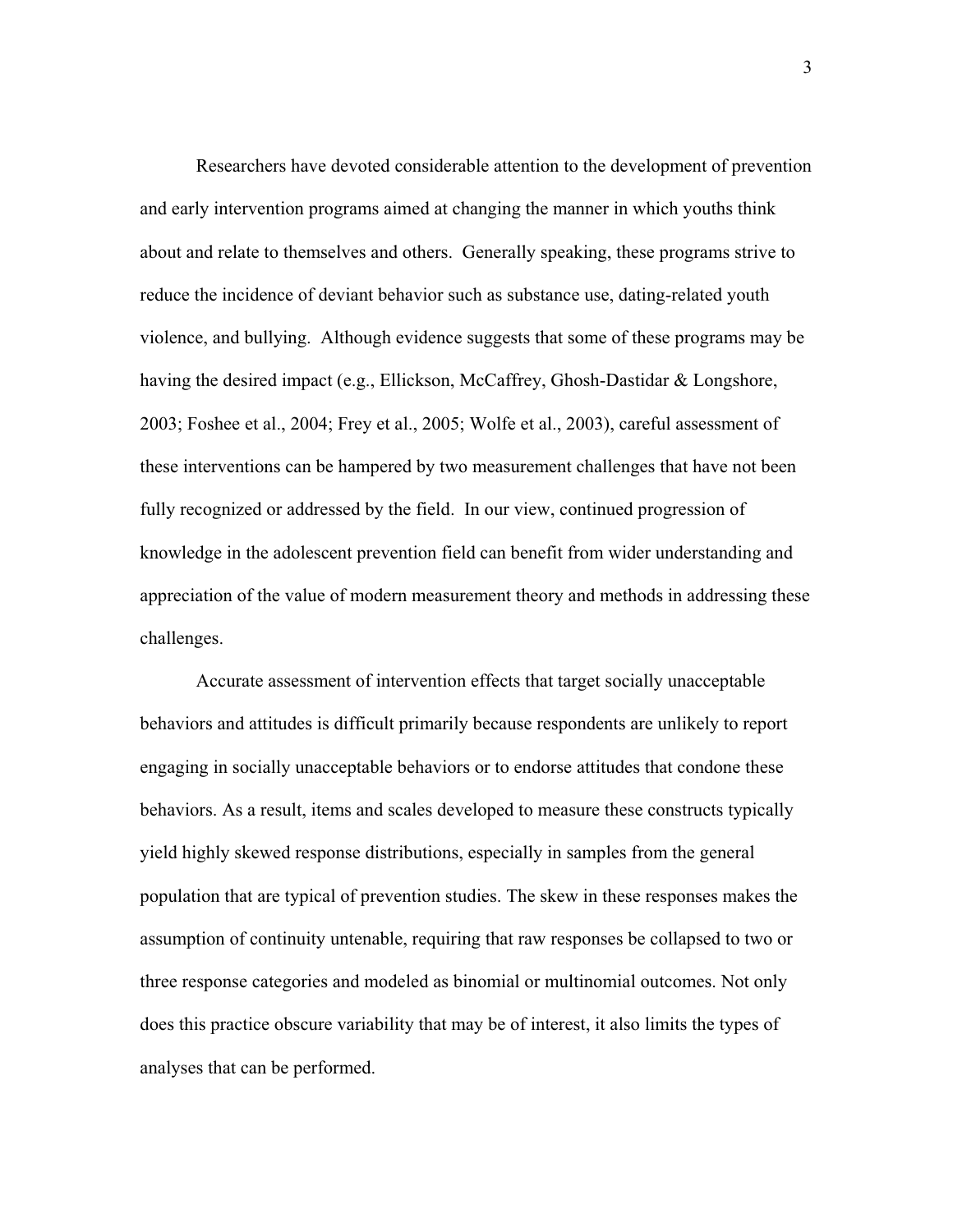An additional challenge is that these measures may fail to display measurement invariance (Reise, Widaman, & Pugh, 1993) according to important demographic subgroups of interest. At the item level, non-invariance indicates non-equivalent measurement properties for individuals who have the same overall level of the measured construct, but are from different subgroups. For example, items assessing attitudes about dating violence may be particularly vulnerable to non-equivalence according to gender. Teens of both genders may have similar levels of acceptance of dating violence, but be differentially accepting of items that portray particular types of violence, or represent the male as victim rather than perpetrator. The potential non-equivalence across groups can confound interpretation of observed group differences. To avoid this possible confound, non-equivalence should be evaluated and taken into account in modeling.

Addressing skewed response distributions and potential measurement noninvariance is difficult with classical test theory approaches, but can be handled to some degree with item response theory (IRT; Hambleton & Swaminathan, 1985). No analytic technique can change a distribution that is mostly zeros into one that is normal, but IRT can help. First, IRT scoring converts categorical responses into an interval scale allowing for analysis of continuous outcomes. Second, this non-linear conversion helps alleviate the impact of highly skewed data by accentuating differences between 0 and 1 and attenuating differences between single intervals higher up on the scale. Thus, IRT allows one to assign different weight to responses depending on where they are on the scale. Furthermore, IRT is well-suited to evaluation of item and scale invariance through assessment of differential item functioning (DIF; Holland & Wainer, 1993), and provides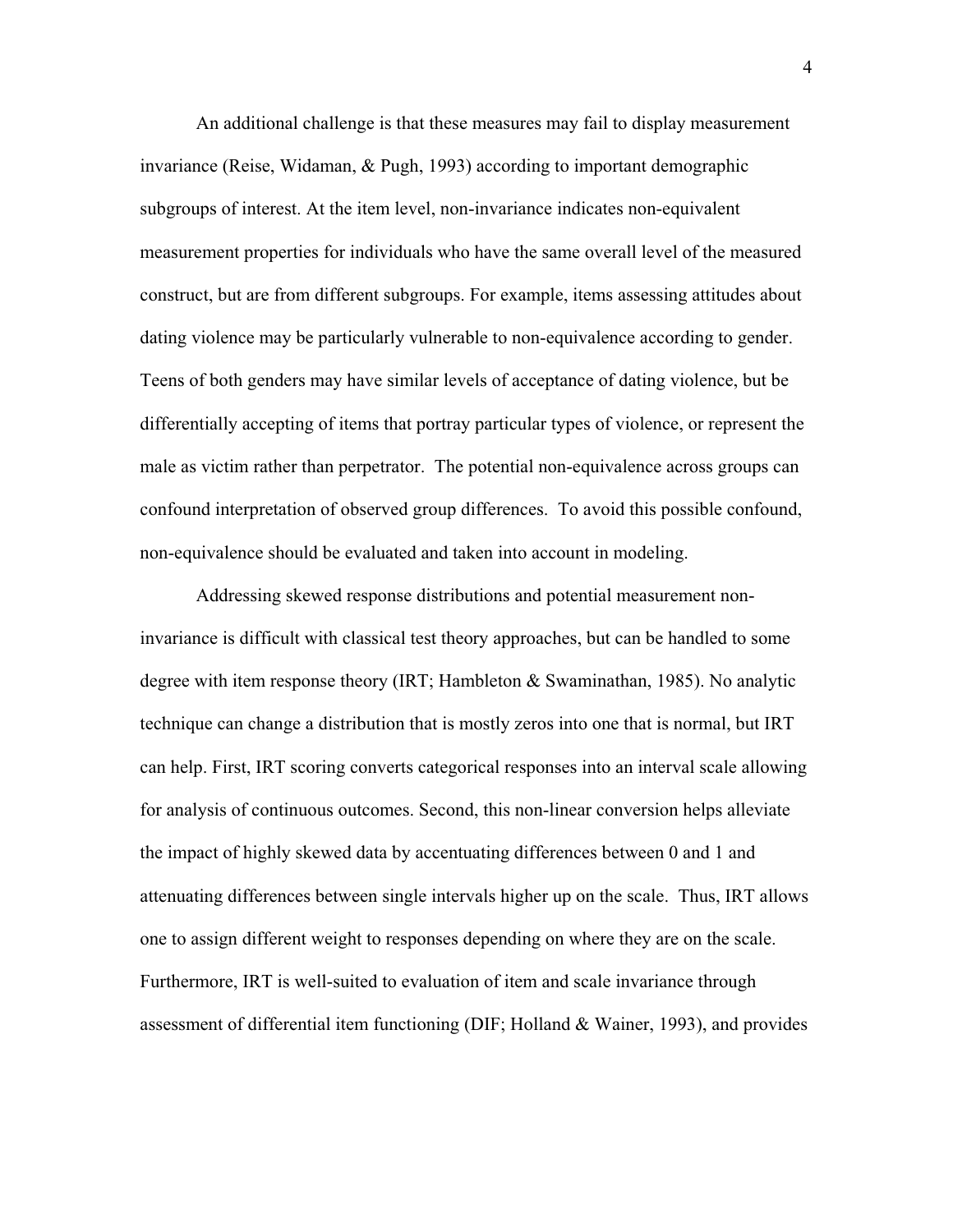a useful framework for modeling DIF to yield IRT scores that take the identified DIF into account.

This paper illustrates the application of IRT to data collected as part of an ongoing intervention study of dating violence among teens (Jaycox et al., under review). Youth dating violence is a problem of paramount importance. Various studies indicate that roughly 20% of all youths have been in abusive dating relationships (Aizenman  $\&$ Kelley, 1988; Arias, Samios, & O'Leary, 1987; Bergman, 1992). Focusing solely on past year prevalence estimates in high school students, approximately 10% of girls and 9% of boys report exposure to dating violence (Grunbaum et al., 2002). An emerging body of evidence suggests that exposure to youth dating violence may have pernicious consequences, leading to increased substance abuse, unhealthy weight control, poorer health, sexual risk behavior, pregnancy and suicidality among victims (Silverman et al., 2001; Waigandt et al., 1990).

In the intervention study providing data for this application, scales reflecting attitudes about dating violence were planned as the main outcome measures. The scales consisted of multiple items with polytomous Likert-type response options, and the intention was to treat them as continuous measures for analytic purposes. However, routine treatment of these data proved unsatisfactory because of the two measurement challenges discussed above: the response distributions of these items were highly skewed, and the item content made measurement invariance across gender highly suspect (i.e., items addressed opposite-sex dating violence with each gender as perpetrator and victim). For example, the meaning of an item such as "It is okay for a girl to hit a boy if the he hit her first" may be somewhat different for a female versus a male respondent, since the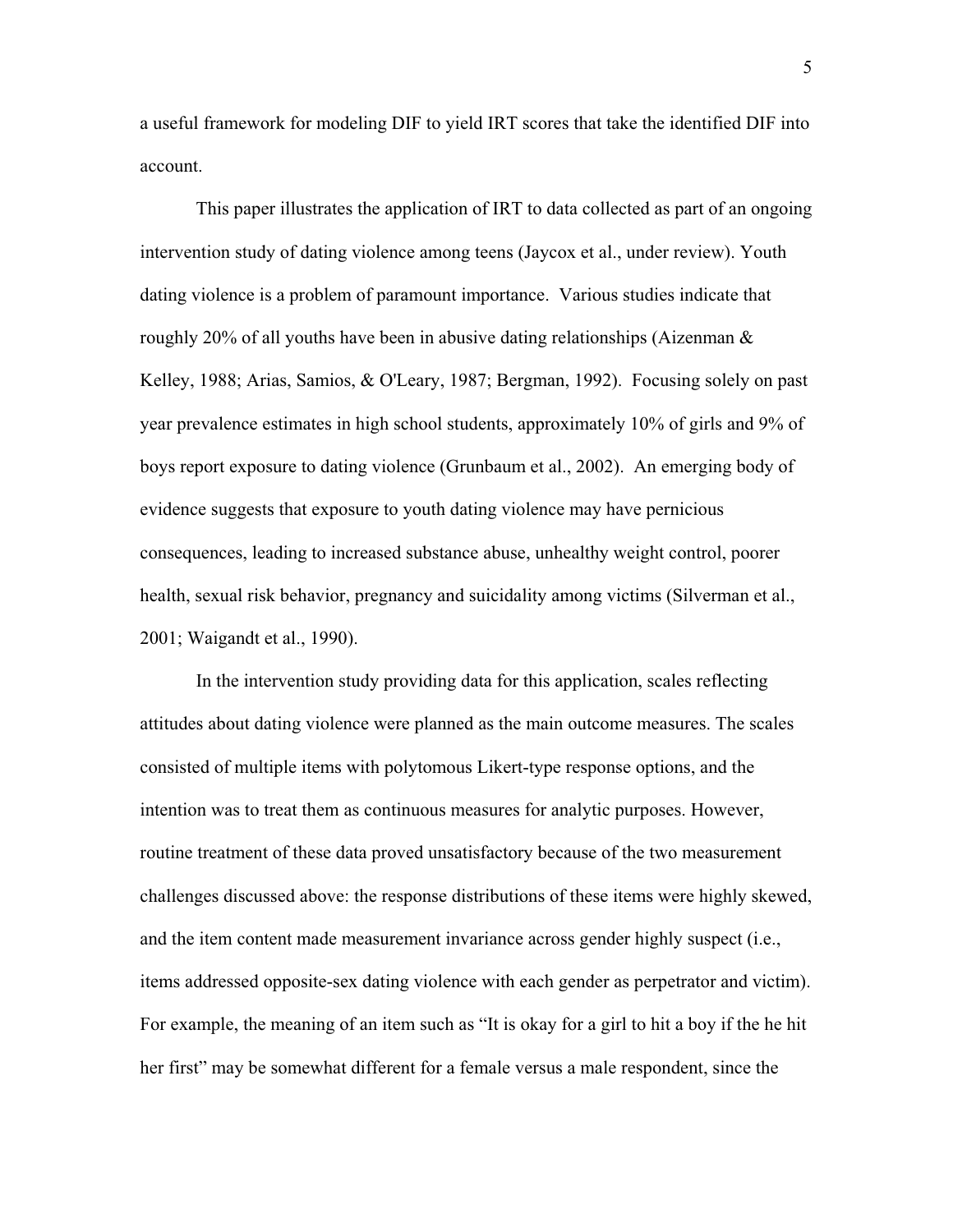respondent may identify more with the person of the same gender. Therefore, in an effort to optimize the precision of the outcome measures, after determining the factor structure of the item set, we used IRT to evaluate item and scale invariance with respect to gender. As part of this process, we also examined the properties of various scoring metrics (i.e., raw scores, IRT scores that ignore gender DIF, IRT scores that account for gender DIF) to identify the best metric for future analyses. Before describing this application, we first provide a brief overview of IRT and describe the characteristics of IRT that are particularly useful in this context.

#### *Item response theory*

IRT comprises a collection of modeling techniques that offer many advantages over classical test theory. By considering the correlations among the item responses, IRT extracts more information from the data than does classical test theory. Thus, more information can be gained about the relationship between the items on the test and the construct being measured (Embretson, 1996; Hambleton & Swaminathan, 1985;Lord, 1980). An IRT model specifies the relationship between an individual's observed responses to a set of items and the unobserved (or latent) trait that is being measured by the item set. One result of an IRT calibration is a set of continuous trace lines, most commonly defined as logistic functions, which describe the probability of endorsing each response category of an item given the scale value of the latent construct being measured.

For items with dichotomous responses, the two-parameter logistic (2PL) model is often applied. This model yields a trace line that is described by the location (*b*) and slope (*a*) parameters. The *b* parameter is the point along the trace line at which the probability of a positive response for a dichotomous item is 50%. The larger the location parameter,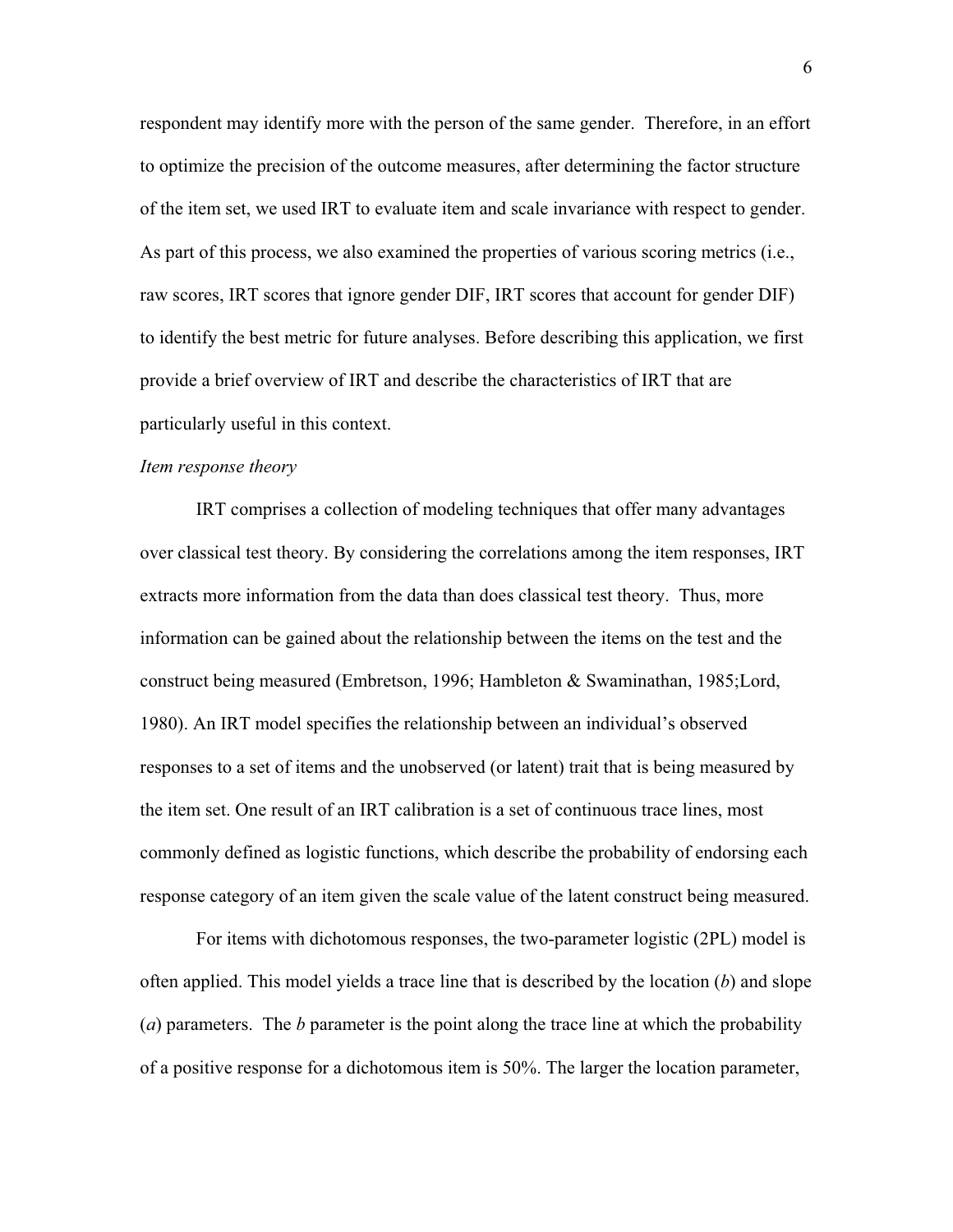the more of the measured construct a respondent must have to endorse that item. The *a* parameter represents the slope of the trace line at the value of the location parameter and indicates the extent to which the item is related to the underlying construct. A steeper slope indicates a closer relationship to the construct.

A generalization of the 2PL model that permits estimation of multiple difficulty parameters associated with ordinal responses is Samejima's graded response model (Samejima, 1969, 1997). Let  $\theta$  denote an individual's underlying value on the latent construct of interest. A general statement of Samejima's graded model, for ordered responses  $x = k$ ,  $k = 0, 1, 2, ..., m$ , is:

$$
T(x = k) = T^{*}(k) - T^{*}(k+1) = \frac{1}{1 + \exp[-a_i(\theta - b_{ik})]} - \frac{1}{1 + \exp[-a_i(\theta - b_{ik+1})]},
$$

in which  $a_i$  is the slope parameter,  $b_{ik}$  is the item location parameter, and  $T^*(k)$  is the trace line for the probability that a response is in category  $k$  or higher, for each value of  $\theta$ .

*IRT-Scores.* In IRT, the relationship between the item responses and the latent trait (as represented by the item trace lines) is used to convert item responses into a scaled estimate of  $\theta$ . The trait estimate is on an interval scale that is usually arbitrarily defined with a mean of 0 and a standard deviation of 1, resulting in a score distribution that is similar to the z-score distribution (Suen, 1990). Estimating a score using IRT methods involves the multiplication of all the trace lines corresponding to a person's responses to each question. For example, on a three-item test, a response of "no" to the first two items and "yes" to the third item would result in three trace lines. A posterior distribution is formed by multiplying the three trace lines together with a prior distribution (that is usually normal) for the unknown latent construct  $\theta$ , and the IRT-score is calculated as the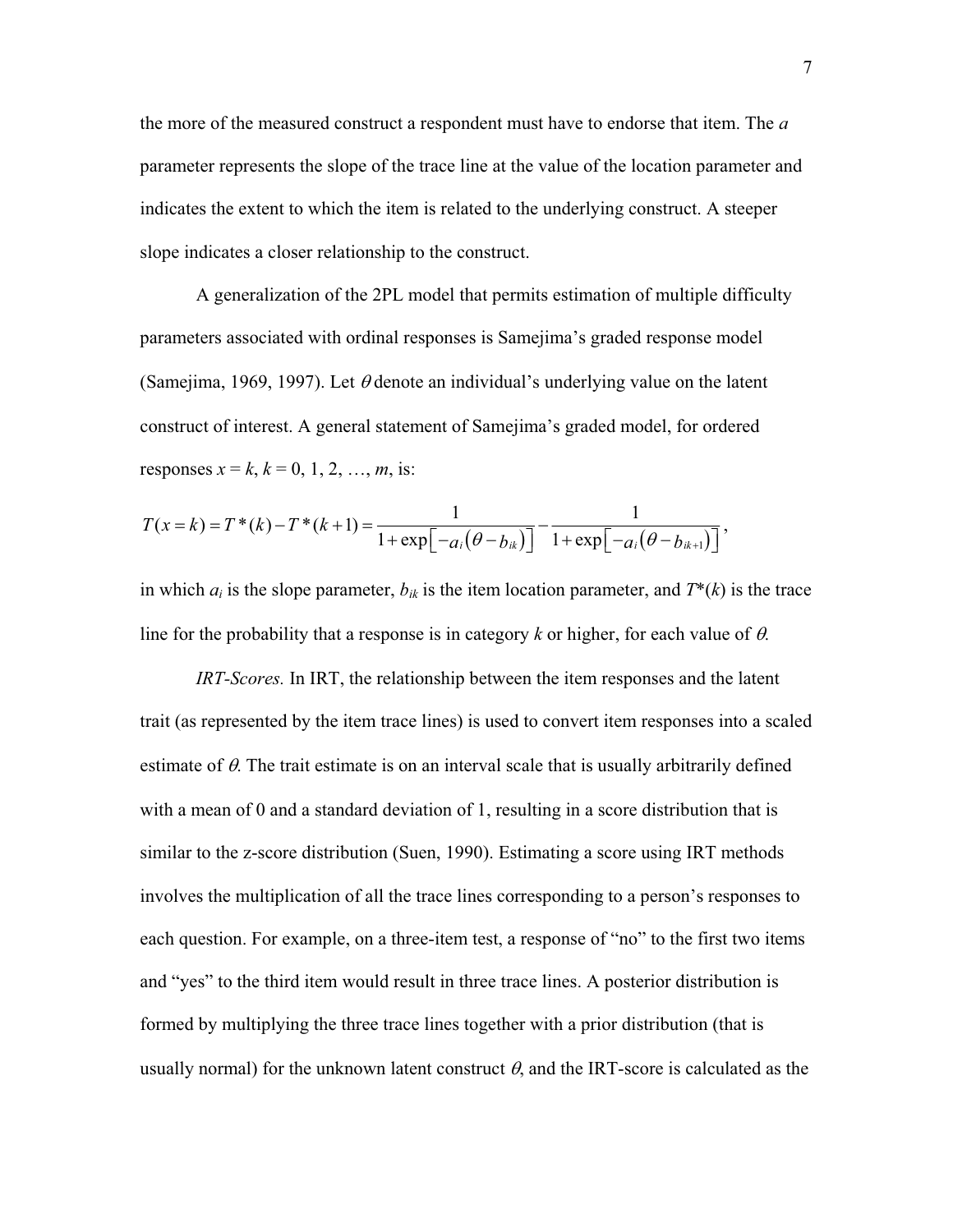average of this posterior distribution (Thissen  $\&$  Wainer, 2001). One of the unique features of IRT is that the reliability of the score estimate is variable, and depends on where the score lies along the underlying continuum (Hambleton  $\&$  Swaminathan, 1985; Suen, 1990), thus IRT scores for individuals have associated standard errors of measurement that reflect the uncertainty of the estimated score.

*IRT and Differential Item Functioning.* An IRT model is ideally suited to defining differential item functioning (DIF), which can refer to situations in which items behave differently for various subgroups after controlling for the overall differences between subgroups on the construct being measured (Holland & Wainer, 1993; Thissen, Steinberg, & Wainer, 1988). For example, if the statement "It is okay for a girl to hit a boy if the he hit her first" contains gender DIF, the item trace lines will be different according to gender, either in the sense that the probabilities of endorsement are uniformly unequal for the two groups (the *b* parameters are different), or that the item is more discriminating for one group than the other (the *a* parameters are different). In either case, the presence of DIF implies the need for different item parameters according to group membership, and different item parameters yield different trace lines, resulting in different scores. Thus, a scale containing an item with DIF according to gender, for example, would yield non-identical IRT-scores for males and females whose response patterns were *exactly* the same, provided that the DIF was identified and accounted for in the scoring algorithm.

The fact that DIF is characterized by the need for unique item parameters according to group membership means that DIF can be specifically modeled, and can also be detected by testing the statistical significance of differences between item parameters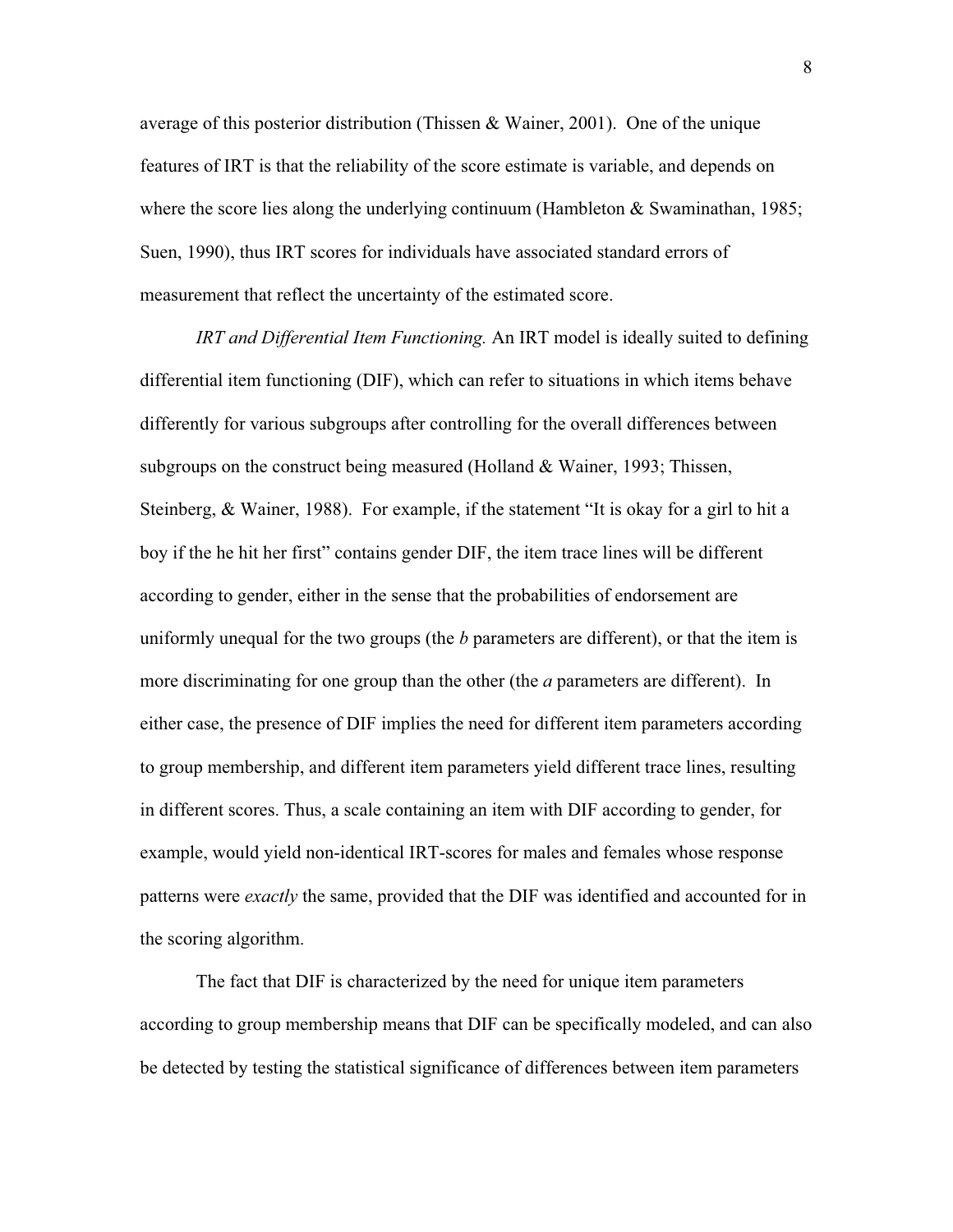for the two groups. There are a number of ways to construct such statistical tests. One approach that is applied in this paper uses model-based likelihood ratio comparison tests to evaluate the significance of observed differences in parameter estimates between groups (Thissen, Steinberg, & Wainer, 1993; Wainer, Sireci, & Thissen, 1991).

The model comparison approach has several advantages: it can be performed using available software (e.g., MULTILOG, Thissen, 1991; IRTLRDIF, Thissen, 2001), the definition of DIF is intuitive and clear (a statistically significant difference between item parameter estimates for the two groups), and the likelihood-based model comparison test is a common statistical test with known distributional properties. It also has been suggested that DIF analyses employing model-based likelihood ratio tests are more powerful than are other DIF detection approaches (Teresi, Kleinman, & Ocepek-Welikson, 2000; Thissen et al., 1993; Wainer, 1995).

To construct the nested model comparisons, the groups first must be linked so that the items for both groups can be calibrated simultaneously. The linking serves as a basis for which to estimate the group mean difference. The best way to link the groups is to identify a subset of items, referred to as "anchor items," that are judged *a priori* to be unbiased, and to use these as a basis with which to link the groups (Embretson, 1996). Recent research on the likelihood-based model comparison approach to DIF detection indicates that a single-item anchor is often sufficient to reliably estimate the group mean difference (i.e., link the two groups), although an anchor set of 3 or more items is preferable (Wang & Yeh, 2003). If there is no *a priori* set of anchor items, they can be identified in an iterative fashion. The iterations serve to "purify" the linkage, which is first accomplished based on all the items in the scale (except the item being tested), and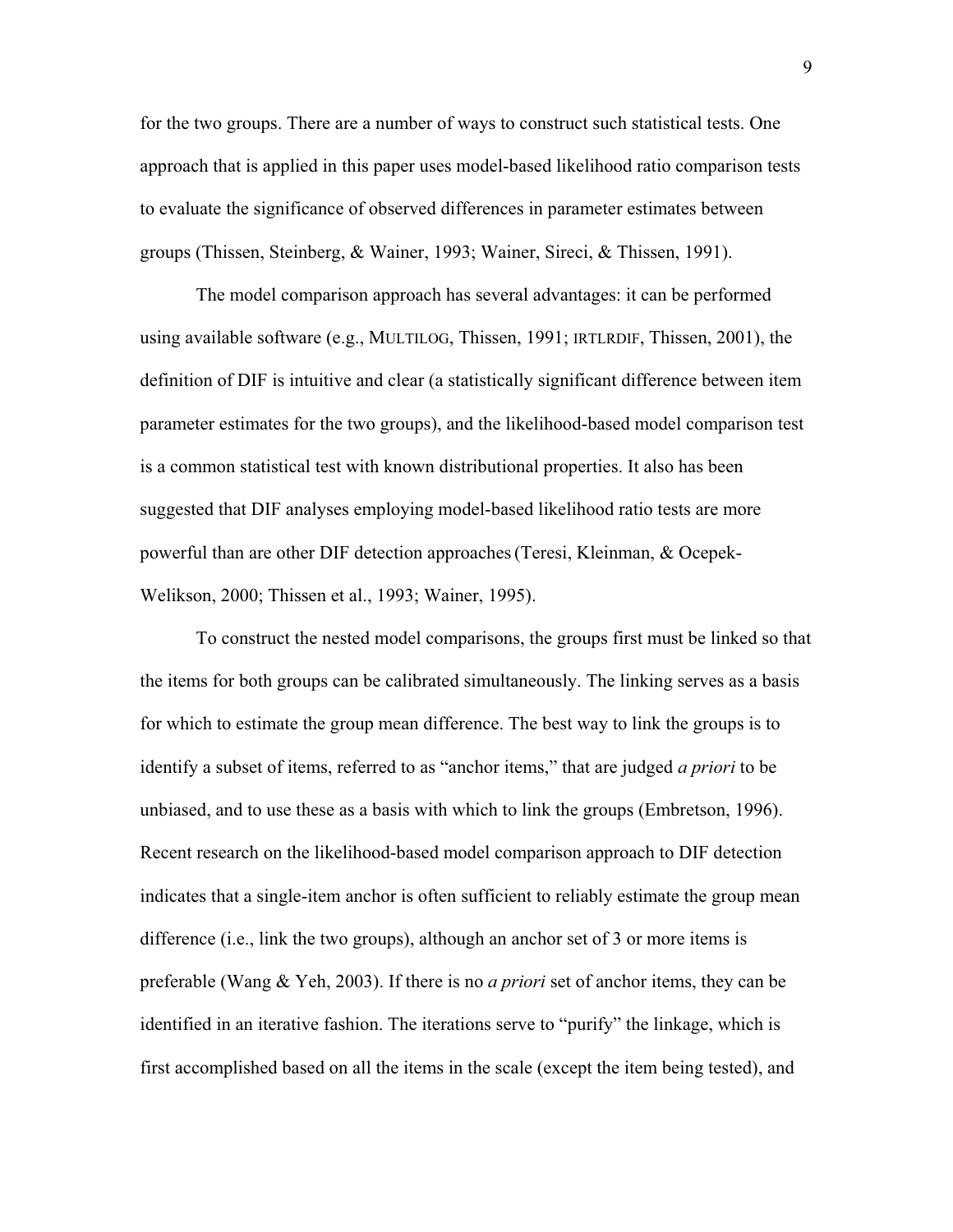finally based on only those items judged to be DIF-free. This purification process is common to many linking and equating procedures (e.g.Baker, Al-Karni, & Al-Dosary, 1991; Candell & Drasgow, 1988; Raju, van der Linden, & Fleer, 1995).

Once a set of anchor items has been established, each of the studied items can be tested for DIF relative to the now-specified anchor. For each studied item, all of the item's parameters can be first tested as a group by comparing the fit of a model that estimates separate item parameters for the two groups to the fit of a model that constrains these estimates to be equal for the two groups. If this model comparison test indicates that at least one of the study item's parameters might differ between groups (e.g., at a nominal  $\alpha$  = .05), parameter-specific model comparison tests can be constructed and evaluated in a similar fashion so that the source of the DIF can be identified.

In this study, we used modern measurement theory to first identify the factor structure of a group of items reflecting adolescents' acceptance of various forms of crossgender aggression. Next, we refined our measurement of the identified factors using IRT, testing each of the items for DIF according to gender, and evaluating the impact of the identified DIF on inferences about group differences. The method and results are described below, and implications for measurement of this particular construct, as well as extreme attitudes in general are discussed.

## Application

### *Data and Sample*

*Participants*. Data are from a study evaluating a dating violence prevention curriculum. This evaluation employed an experimental design with random assignment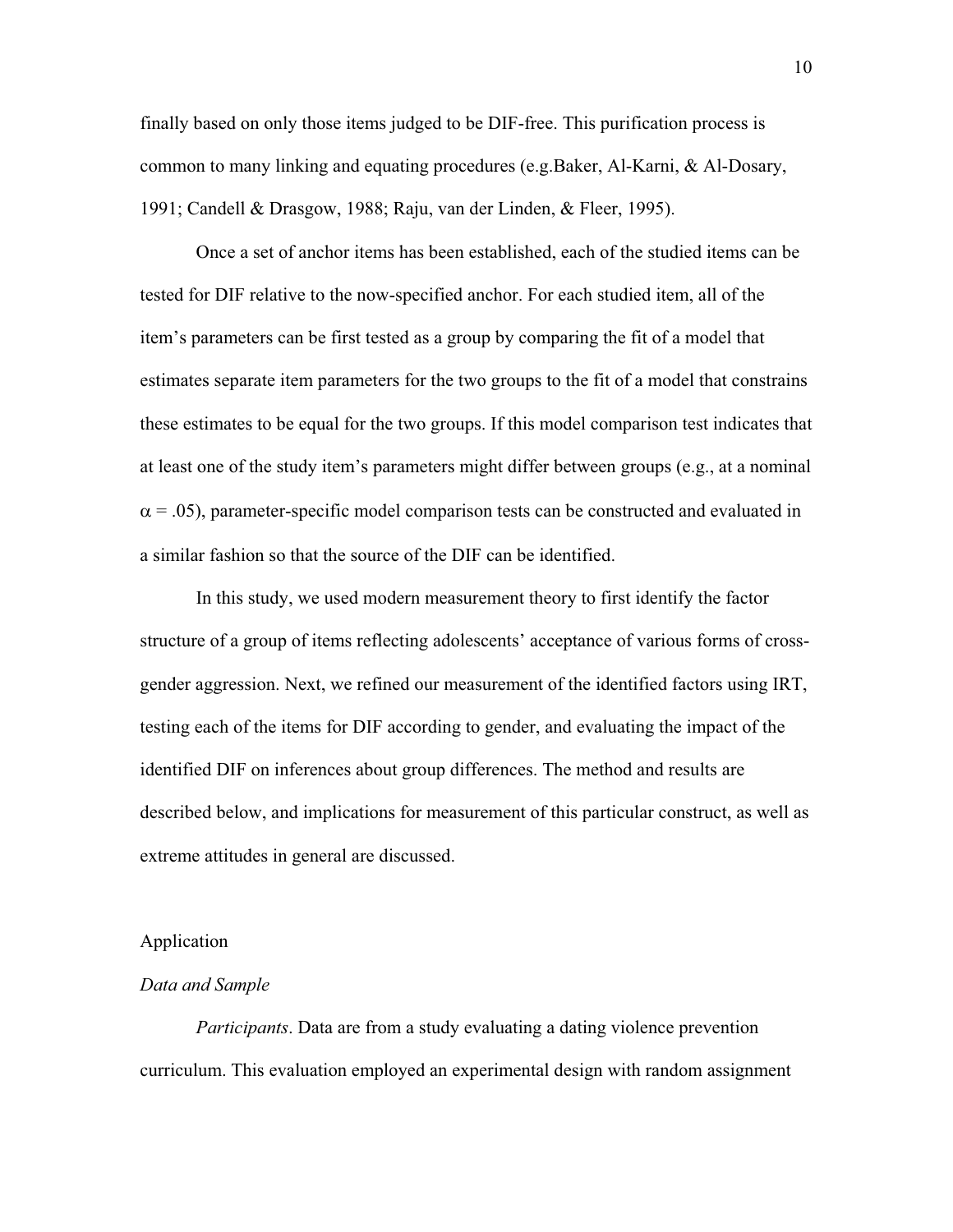by cluster of  $9<sup>th</sup>$  grade Health classes in Los Angeles United School District (LAUSD). Eligible high schools were those serving majority Latino populations. Clusters were assigned to an immediate or delayed intervention (control group) and both groups were followed for 6-months. This study uses responses from the first survey administration, (i.e., the baseline survey prior to any student receiving the intervention), for a sample of  $N=2575$ .<sup>1</sup> The sample was nearly evenly split according to gender with 1263 males and 1312 females. The majority (91%) of the participants were Latino, with an average age of 14.5 years (SD= 1.04).

*Measure.* Analyses examine 14 items reflecting adolescents' attitudes about aggression in dating situations. Eight of the items were drawn from the Prescribed Norms scale (Foshee et al., 1996), and ask respondents to indicate on a 4-point scale (1=Strongly Agree to 4=Strongly Disagree) their extent of agreement with statements about dating violence (e.g., "Girls sometimes deserve to be hit by the boys they date", "It is ok for a girl to hit a boy if he hit her first"). These 8 items were reverse-scored for analyses so that for all items, a higher score indicated more acceptance of violence. Six additional items were between-gender items from an approval of retaliation scale (NOBAGS; Huesmann & Guerra, 1997). These items ask participants to indicate on a 4-point scale (1=Really Wrong to 4=Perfectly OK) the extent to which the response to the situation was acceptable (e.g., "Suppose a girl says something bad to a boy, do you think it's wrong for the boy to scream at her?"). Abbreviated content for all 14 items is listed in Table 1.

<sup>&</sup>lt;sup>1</sup> The analyses reported in Jaycox et al.  $(2005)$  use a sample of 2540 students because those analyses excludes blocks of schools (including both those randomized to intervention or control condition) where at least one school failed to provide data or complete the program as assigned. The responses from all students provide information on the measurement model and are included in the current application.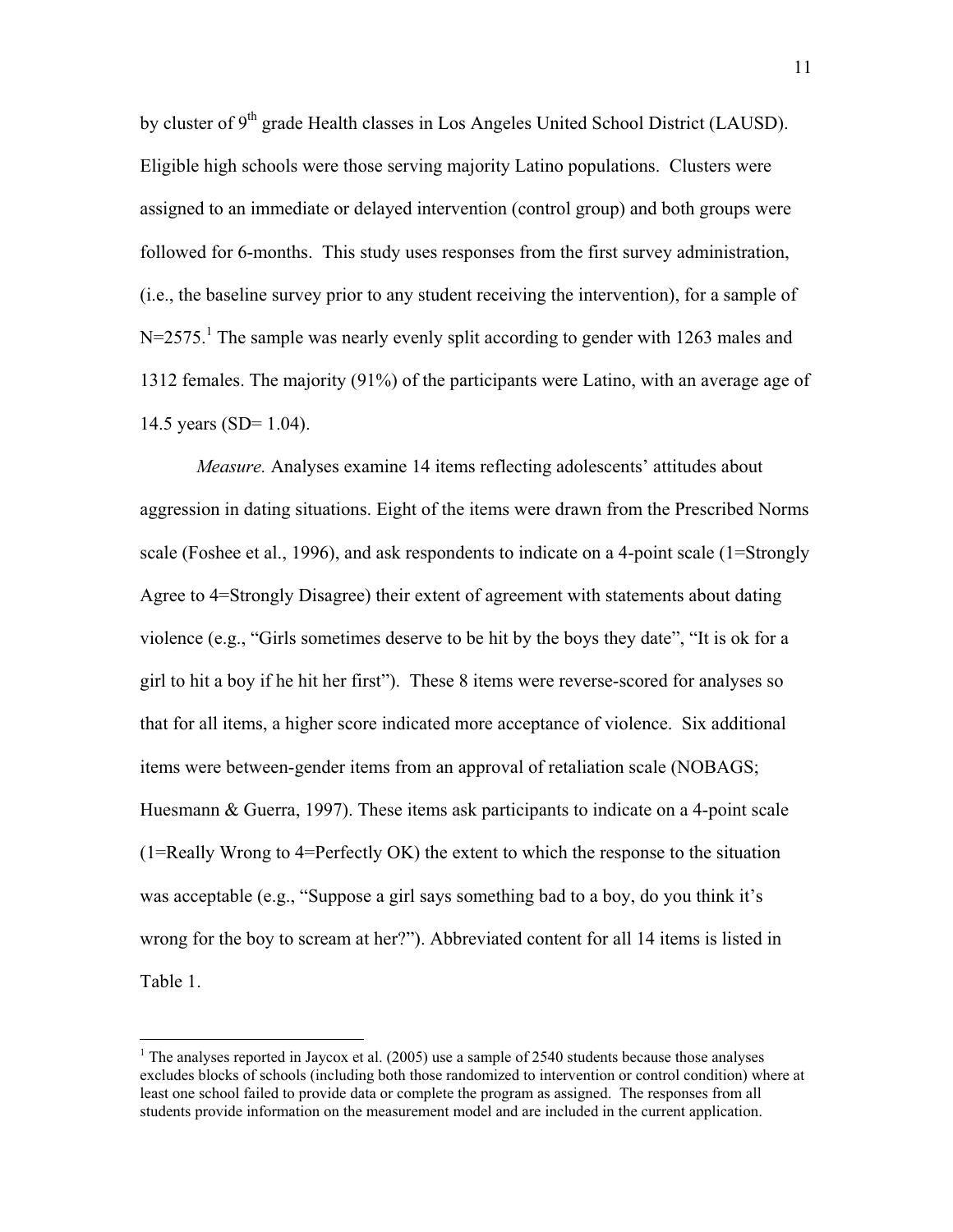# *Analytic Approach*

*Assessing Dimensionality.* After examining the descriptive statistics for all items, exploratory factor analyses (EFA) were conducted on the 14 items to determine their factor structure and create appropriate scales for further analysis. All items were assumed to be categorical for these analyses, which were conducted in Mplus (Muthen & Muthen, 1998-2004) using the unweighted least squares estimator. EFA solutions were examined for the entire sample as well as separately for boys and girls. Several criteria were used to determine the optimal number of factors, including the number of eigenvalues>1, the scree plot of the eigenvalues, the interpretability of candidate solutions, and the extent of correspondence across male and female respondents.

*IRT DIF Evaluation and Scoring.* Factors identified in the EFA were examined separately using Samejima's graded IRT model. First, the scales were evaluated for gender DIF using the likelihood ratio approach implemented with the freeware program IRTLRDIF (Thissen, 2001). The parameter-specific DIF significance evaluations were adjusted for multiple tests using the Benjamini-Hochberg adjustment (Benjamini  $\&$ Hochberg, 1995) and an overall alpha level of .01. Although these criteria for significance are rather stringent, it is appropriate to control for multiple tests in the absence of any *a priori* hypotheses (i.e., when all items are being tested for DIF). Additionally, the model comparison approach to DIF detection is fairly powerful (Teresi et al., 2000; Wainer, 1995), and we were interested in accepting DIF only when there was strong evidence for its presence.

On the basis of the DIF analyses, we specified a version of Samejima's graded IRT model that allowed item parameters with DIF to vary by gender for each scale. The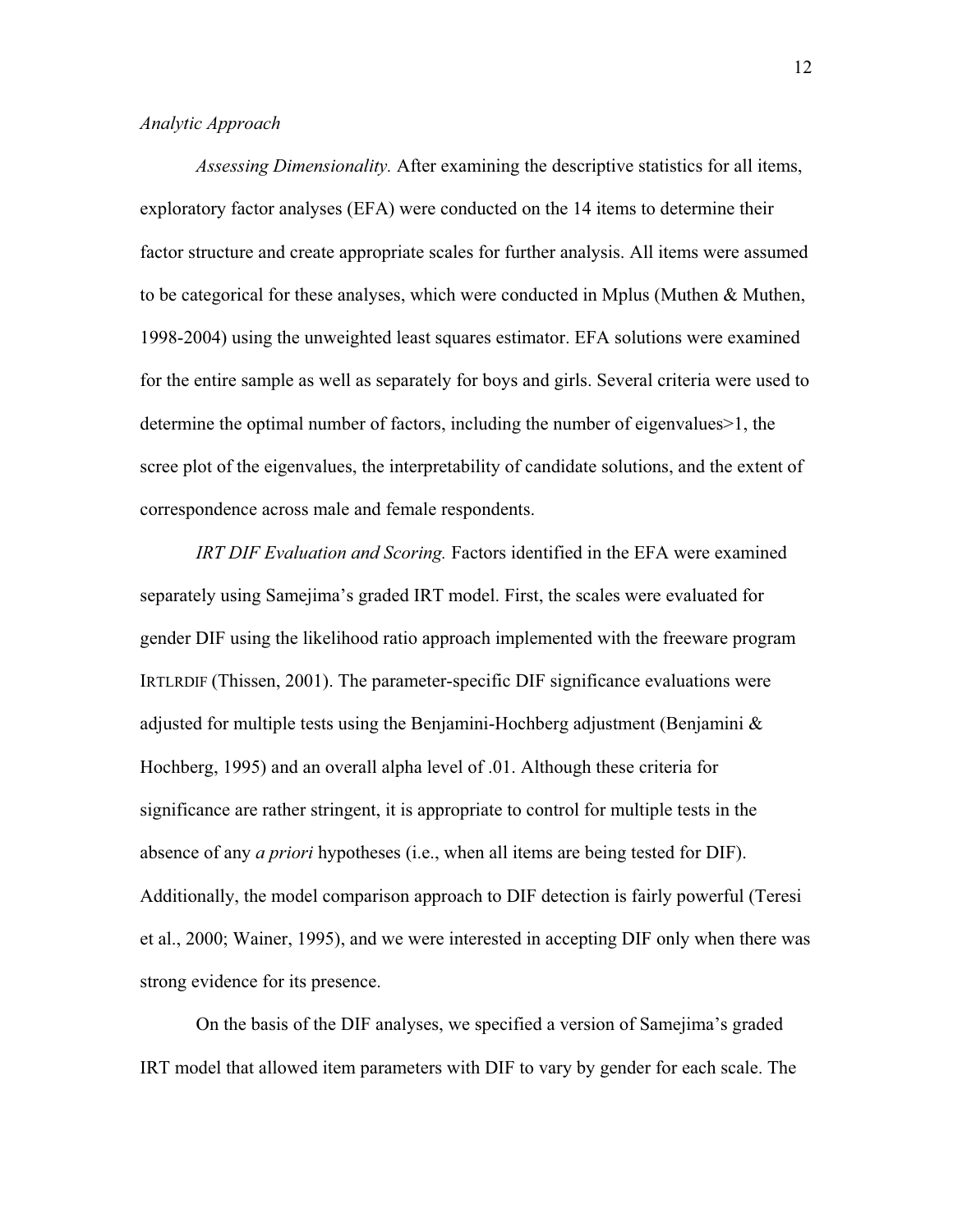model parameters were estimated and IRT scale scores generated using MULTILOG (Thissen, 1991), which generates item parameter estimates and standard errors, together with other summary statistics, including item information, reliability estimates, and the focal group overall mean and standard deviation (relative to a *N*(0,1) distribution for the reference group). In this application, the boys served as the reference group, and the girls comprised the focal group.

*Model checking.* Although there are currently no formal absolute tests for IRT model fit, there are some methods for examining the appropriateness of the model. We performed two distinct checks to determine whether the model was an adequate refection of the data. First, we visually examined the concordance between the observed and model predicted category responses for each item using bar charts. Strong concordance in these charts would imply that the model is able to re-create the data. Second, we examined non-parametric models of the item responses using TESTGRAPH (Ramsay, 1993) to evaluate whether the functional form imposed by the parametric IRT model was reasonable. In this examination, similarity between the shape of the category response functions from the parametric and non-parametric analyses would lend support for the IRT model.

*Evaluating scores.* The impact of allowing for DIF between genders on the models and scores was evaluated in several ways. First, plots of category, item, and scale response functions were generated to provide a visual representation of the effect size of the DIF. Next, to examine the impact of the DIF more closely at the factor-score level, IRT-scores were generated for each factor from models that specified the DIF and models that ignored the DIF. Correlations between the DIF-adjusted and non-DIF-adjusted IRT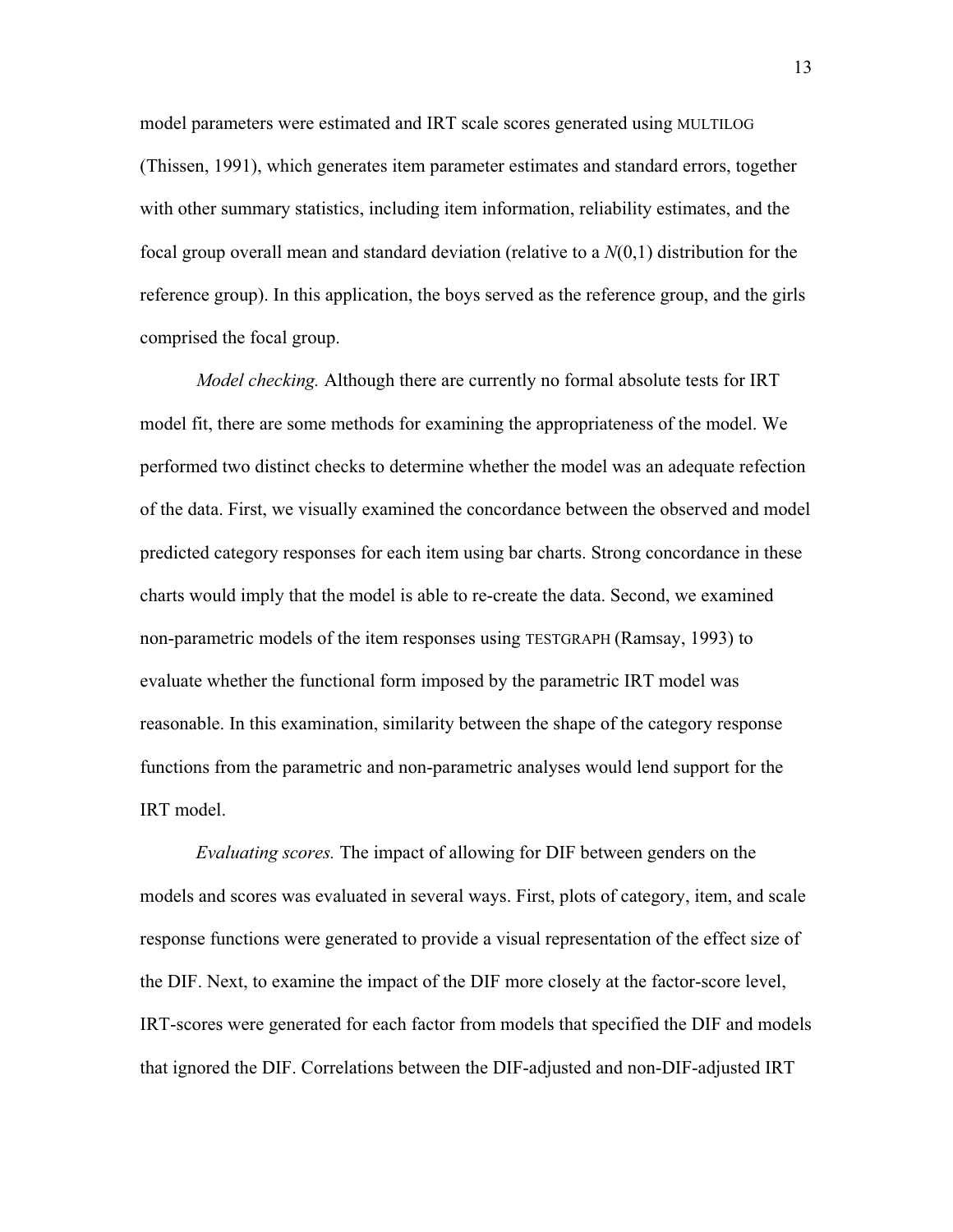scores, as well as between each of these IRT scores and observed scale scores were calculated for each factor, and the corresponding scatterplots were examined to determine the impact of the IRT calibrations on the score distributions. In these plots, a lack of correspondence between the IRT scores and the scale scores would imply that the IRT scoring approach impacts the score distribution (presumably in an advantageous way), and a lack of correspondence between the IRT DIF-adjusted and IRT non-DIF-adjusted scores would indicate that the DIF "matters" and should be incorporated into the scoring model. Finally, t-tests comparing males and females on each of these three types of scores were generated for each of the factors to determine whether the scoring had an impact on the estimated group mean differences. Specifically, if the inferences about group differences varied according to the type of score used, the use of IRT-scores (either DIF-adjusted or non-DIF-adjusted) for modeling these factors as outcomes would be supported.

### Results

*Assessing Dimensionality*. The exploratory factor analysis generated 4 eigenvalues>1. Solutions for up to 4 factors were examined, and the 3-factor solution was adopted for this set of items. The 3-factor solution yielded distinct item loadings, and provided a better fit to the data than the 2-factor solution. Additionally, all three factors were clearly interpretable, and the solution was similar across genders. In this solution, displayed for the full sample in Table 1, 5 of the 8 Prescribed Norms items (PN) loaded only on the first factor (PN1-PN4, PN6; Cronbach's alpha=.88). These items all involve boys hitting their girlfriends under minimal provocation. The distributions of responses to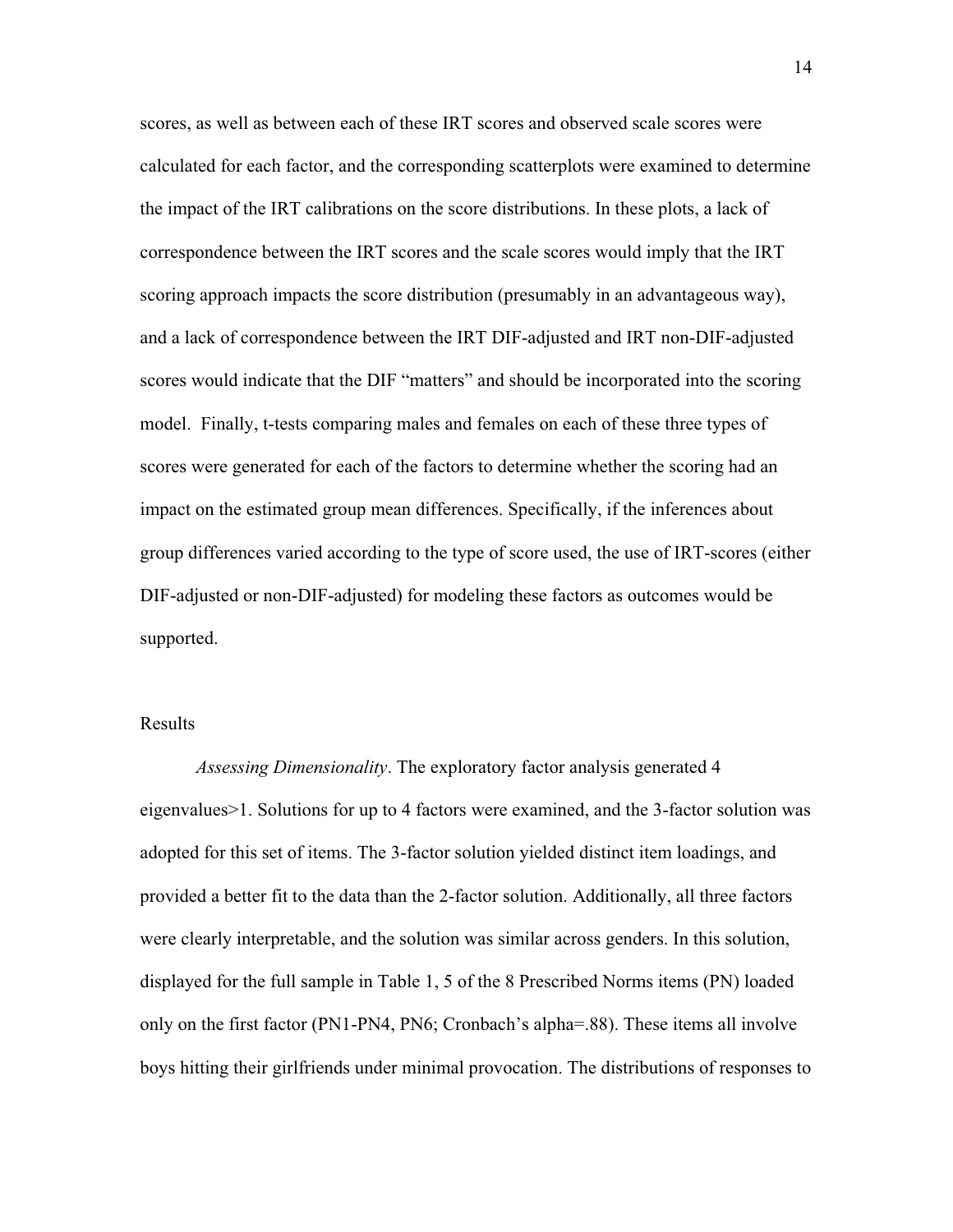these items were highly skewed and they had very little variance – almost all respondents chose the "strongly disagree" or "somewhat disagree" options for these items. The second factor consists of 3 items from the NOBAGS scale (NB) and two from Prescribed Norms scale: NB3, NB4, NB5, PN5, and PN8 (Cronbach's alpha=.71). These are all items about girls' aggression on boys after some provocation. Item PN5 loaded significantly on both the first and second factors, but because of the content, it was included in the second factor. The third factor has 4 items: NB1, NB2, NB6, and PN7 (Cronbach's alpha=.55). These items are all about boys' aggression on girls after some provocation. Item PN7 loaded significantly on both the first and third factors, but because of the content, it was included in the third factor. Although the internal consistency for this factor was low, we felt that the factor analysis results and the commonality of the items' content strongly indicated that there was a distinct construct to be measured. In addition, even with low reliability the factor would be adequate for use as an outcome for purposes of evaluating an intervention, although the low reliability would limit the power for detecting program effects.

*IRT DIF Evaluation and Scoring.* We used IRT to calibrate the three derived scales from the 14 items, and evaluate the items within each scale for DIF according to gender. Table 2 shows the results of the DIF analyses for the three factors. For Factor 1, we identified 1 anchor item (item PN3), and 2 items, PN2 and PN6, displayed significant DIF. Item PN2 had DIF in both the *a* and *b* parameters, and item PN6 had only *b* DIF. For Factor 2, we identified 3 anchor items (items B3, B4, and PN5). Items NB5 and PN8 displayed significant *b* DIF. For Factor 3, we identified 2 anchor items (items NB2 and PN7), and item NB6 displayed significant *b* DIF. For all three factors the remaining items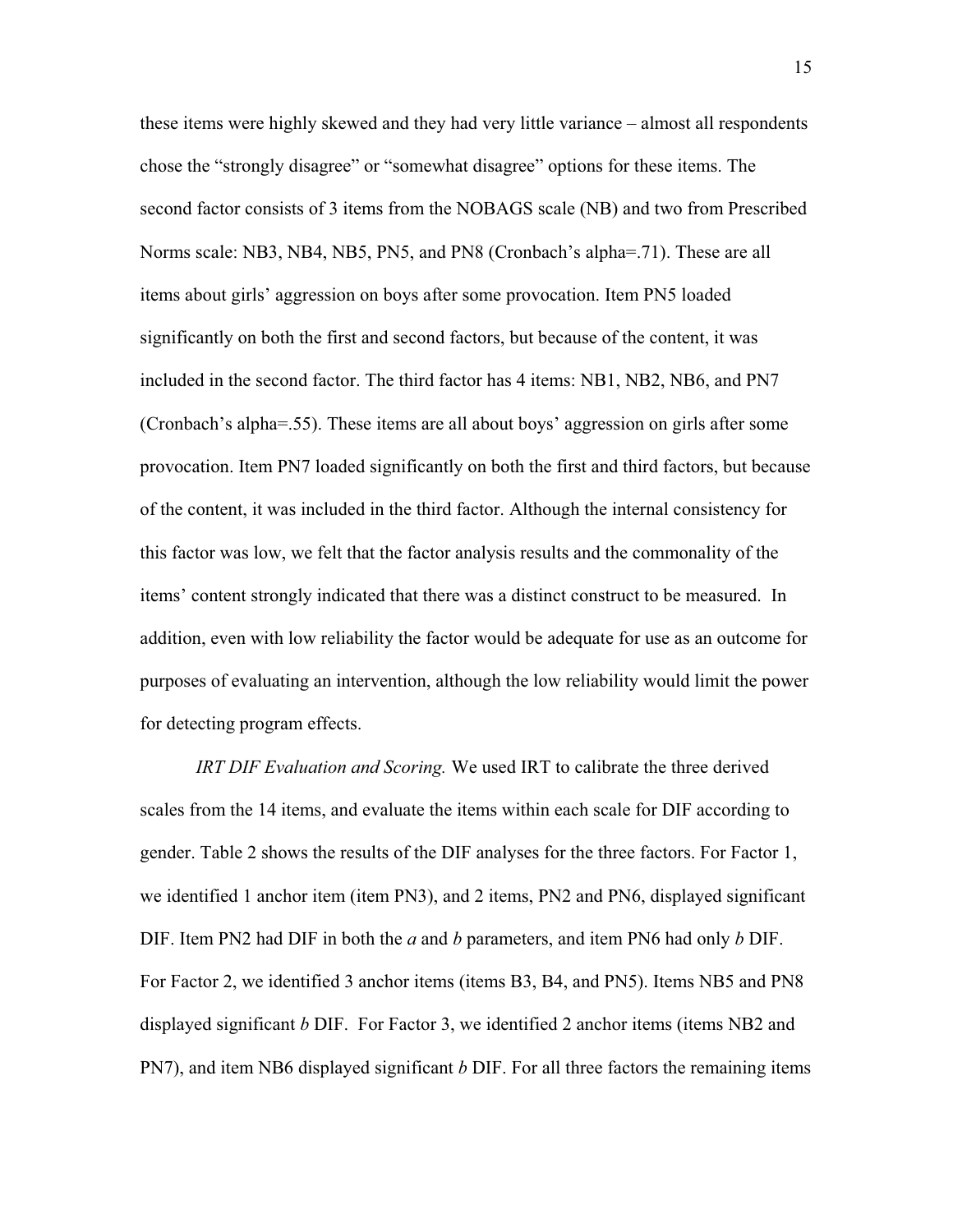not explicitly mentioned here showed potential DIF in our initial screening and did not meet the criteria for being anchor items. However, in the final analyses with the chosen anchor items, these items did not have significant DIF according to the stringent criteria used in this application.

The next step was to estimate the parameters of the chosen model for each factor using MULTILOG. The item parameter estimates and their standard errors from these final calibrations are reported in Table 3. The items for all three factors tended to be fairly discriminating with all but one slope estimate exceeding 1.2. In this context, a slope of 1 corresponds to a factor loading of about .5, and a slope of 2 to a factor loading of about .76 (McLeod, Swygert, & Thissen, 2001; Takane & de Leeuw, 1987). The magnitude of the item slopes for Factor 1 are somewhat misleading, however, as they are most likely artificially inflated due to the high degree of covariance relative to variance in these items. The *b*-parameter values indicate that higher response categories corresponding to items in Factor 1 tend to be endorsed only at high levels of acceptance of violence (e.g., all  $b_3$  values for Factor 1 are higher than 2), whereas items in the other two factors, particularly Factor 2, represent a broader segment of the underlying continuum they are measuring. The location parameters for each factor are all estimated relative to a mean of 0 for the boys. Overall, the girls had lower acceptance of violence than boys on all three factors with means of -.45, -.10, and -.20 for Factors 1-3 respectively.

Assessment of fit strongly supported the use of the IRT models for the items of Factors 2 and 3, whereas the strong inter-item correlation for Factor 1 might be inconsistent with the assumptions of the IRT model causing some lack of fit. For all three factors, the model-predicted category responses for each item corresponded very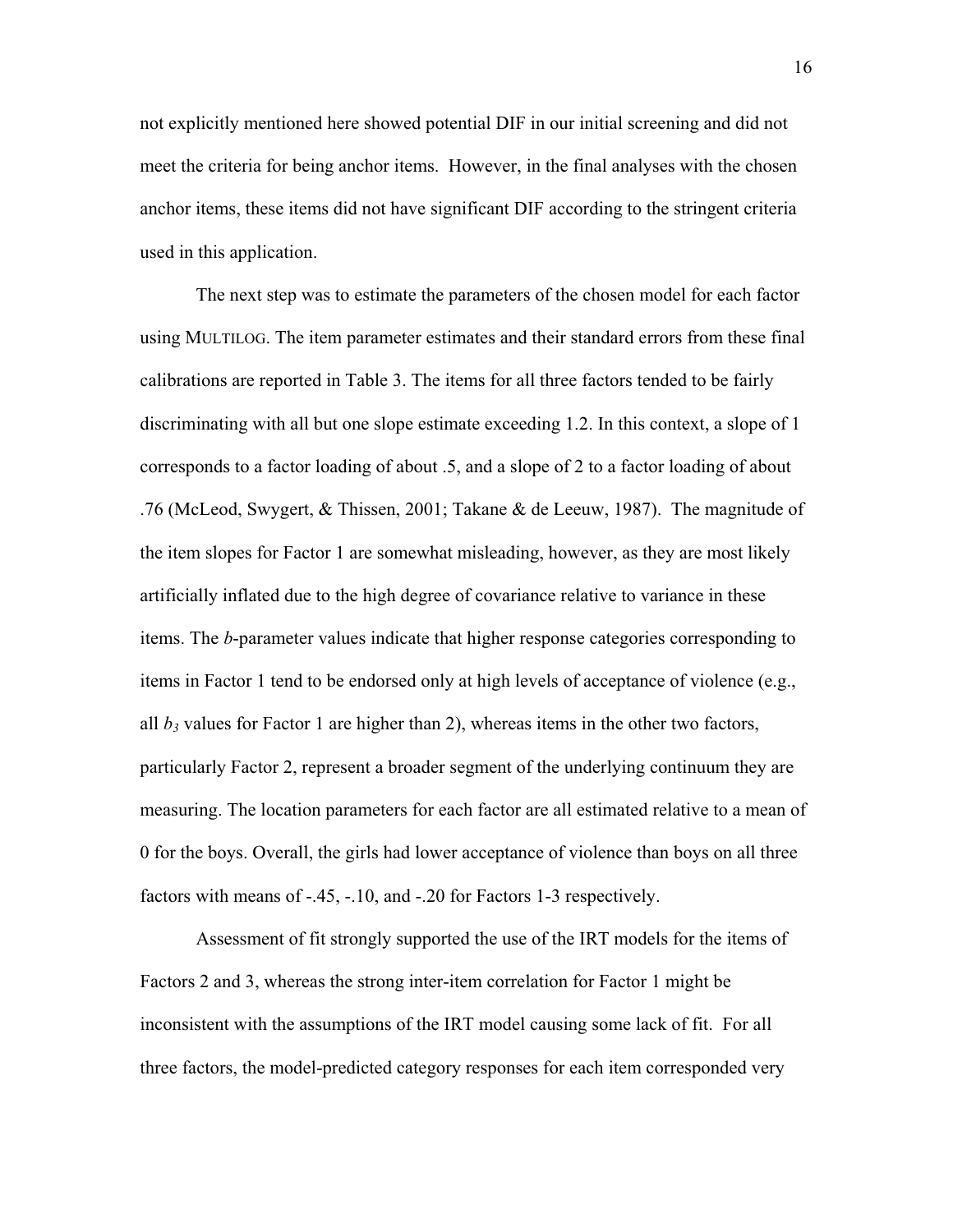closely with the observed frequencies, lending support for the models. The nonparametric item response functions were also reasonably similar to their model based counterparts, with the exception of items in Factor 1; the category response functions for items in this factor were steeper and more distinct in the parametric models than in the non-parametric analysis. This is most likely due to the high degree of covariance among the item responses (65% of respondents answered 1 to every item on factor 1), which is utilized directly by the parametric model but not by the non-parametric model. In light of the lack of correspondence in item trace lines across the two analyses, the parametric IRT model and corresponding scores for Factor 1 should be interpreted cautiously.

Figure 1 shows the category (top panel) and item (bottom panel) response functions for girls and boys for item NB5 from Factor 2 ("Suppose a boy hit a girl, do you think its OK for the girl to hit him back?"). As shown in Table 3, the three location parameters for this item are all lower for boys than for girls. Thus, the DIF in this item indicates that controlling for the overall acceptance of girl-on-boy violence, boys are slightly more accepting than girls of this particular act, being less likely to say it is "really wrong" and more likely to say it is "perfectly OK." This results in boys having a higher expected score on this item than girls with the same level of overall acceptance of girlon-boy violence.

Item PN6 from Factor 1 and item PN8 in Factor 2 also show this pattern of DIF (see parameter values in Table 3). The DIF in item PN2, Factor 1 is more difficult to interpret because of the difference in the slope parameters. Essentially, this item ("A girl who makes her boyfriend jealous on purpose deserves to be hit.") is more strongly related to the underlying construct of acceptance of violence for girls than for boys. Finally, the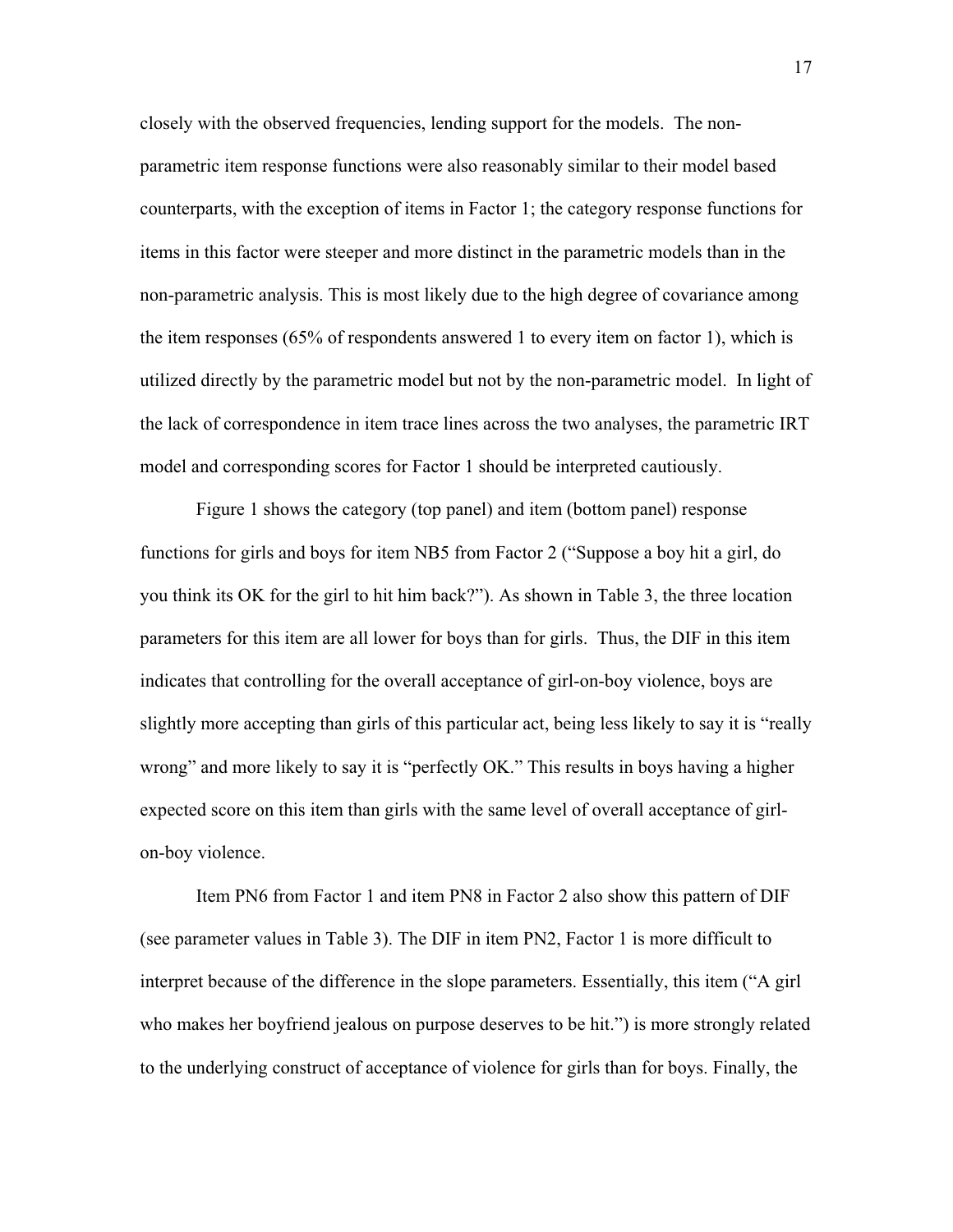observed DIF in item NB6 from Factor 3 ("If a girls hits a boy, do you think its OK for the boy to hit her back?") indicates that controlling for the overall acceptance of violence, girls are slightly more accepting than boys of this particular act, being less likely to say it is "really wrong" and more likely to say it is "perfectly OK."

Figure 2 displays girls' and boys' expected total scores for each factor as a function of overall acceptance of violence. This relationship is generated based on the IRT model that specifies separate item parameters for the DIF items (i.e., the parameters in Table 3), so the expected total scores differ for boys and girls (if the model did not account for DIF, the two lines would be completely coincident). In general for Factor 1 (top panel), the DIF does not have a great deal of impact at the factor level (the expected total score lines for girls and boys are nearly coincident across the continuum), but boys do have slightly higher expected total scores for this factor than girls with the same overall level of acceptance of violence, especially at levels of acceptance of violence between 0 and 1. Modeling the DIF in Factor 2 also results in higher expected total scores for boys than girls. The effect is perhaps less pronounced than in Factor 1, but is more constant across the continuum of acceptance of violence. The effect of DIF on the expected total score for Factor 3 is in the opposite direction. For this factor, modeling the DIF results in higher expected total scores for girls than boys. The effect is slight, but discernable between acceptance of violence values of 0 and 2.

A final set of descriptive analyses was conducted to inform the decision regarding the most appropriate type of scores to use in future analyses, the observed scale scores, the DIF-adjusted IRT scores, or IRT scores that ignore the DIF. Scatterplots of the scale scores and DIF-adjusted IRT scores, such as that shown in Figure 3 (for Factor 3)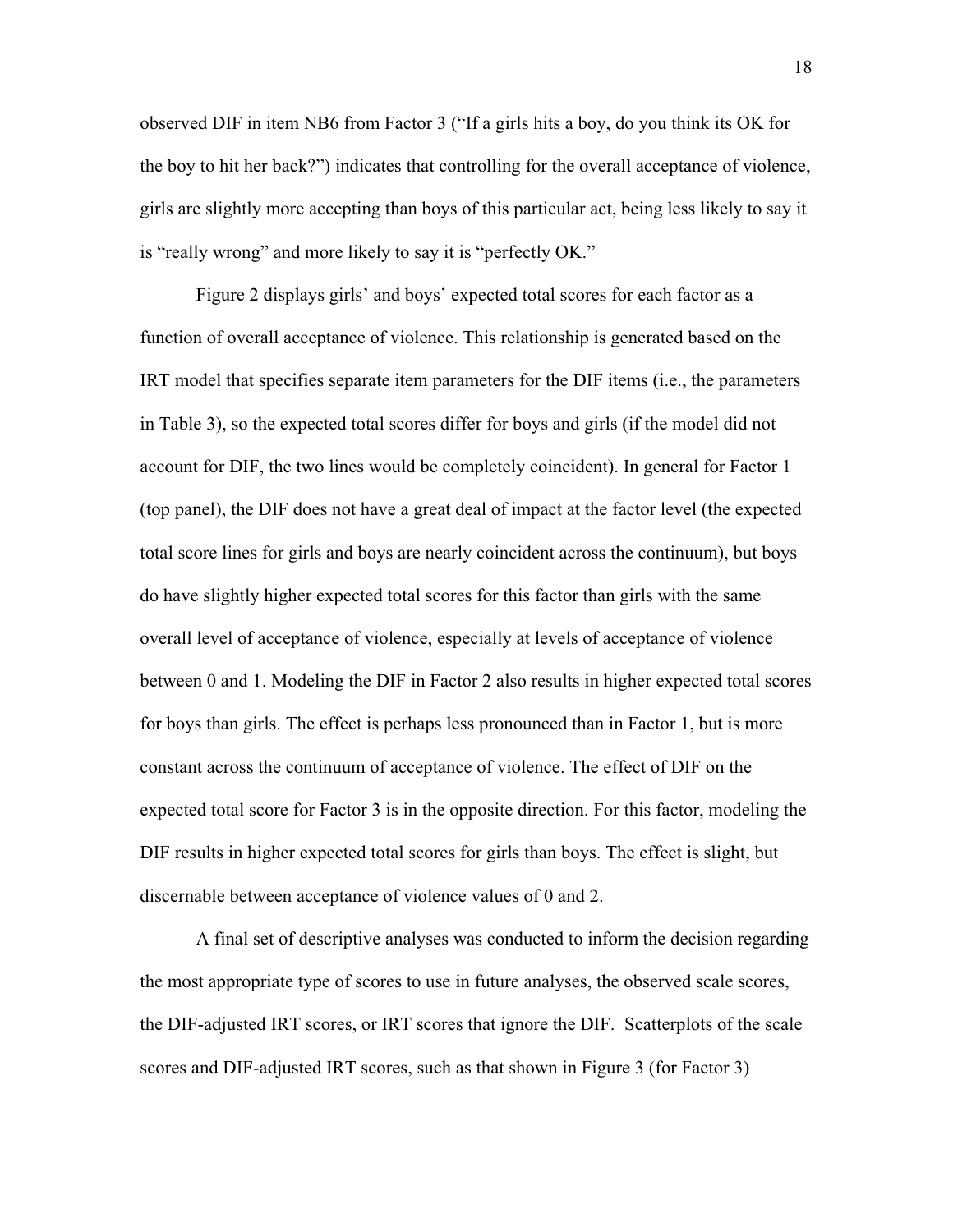provided a visual representation of how the IRT rescaling affects the score distribution. (The scale scores range from 5-20 for Factors 1 & 2, and 4-16 for Factor 3). In general, the IRT scores give more weight when moving up one scale score point at the very bottom of the scale than when moving up one point somewhere else on the scale, implying that according to the IRT model, endorsing violence to any extent is a bigger step than endorsing it a little more than others who have endorsed it. At the high end of the scale, the change in one scale score point is less important.

The shape of the scatterplots confirmed that the IRT scores would be useful, but did not clarify whether it was necessary to adjust for the small amount of observed DIF in the factors. To inform this decision, the estimated group mean differences between girls and boys were examined on each of the factors using the three different types of scores. This information, listed in Table 4, indicates that regardless of score type, boys have higher means than girls (more accepting of violence) for all 3 factors. For Factors 1 and 2, the results are the same regardless of type of score. However, the significance of the group differences varies for Factor 3 depending on which type of score is used. For Factor 3, the difference between girls and boys is *only* significant using the DIF-adjusted scores. Thus adjusting for the DIF has an impact on inferences about group means for 1 of the 3 factors. Based on this information, we made the decision to use DIF-adjusted scores in future analyses of these data so that observed gender differences could be confidently interpreted as true differences, not confounded by a lack of measurement invariance.

#### Discussion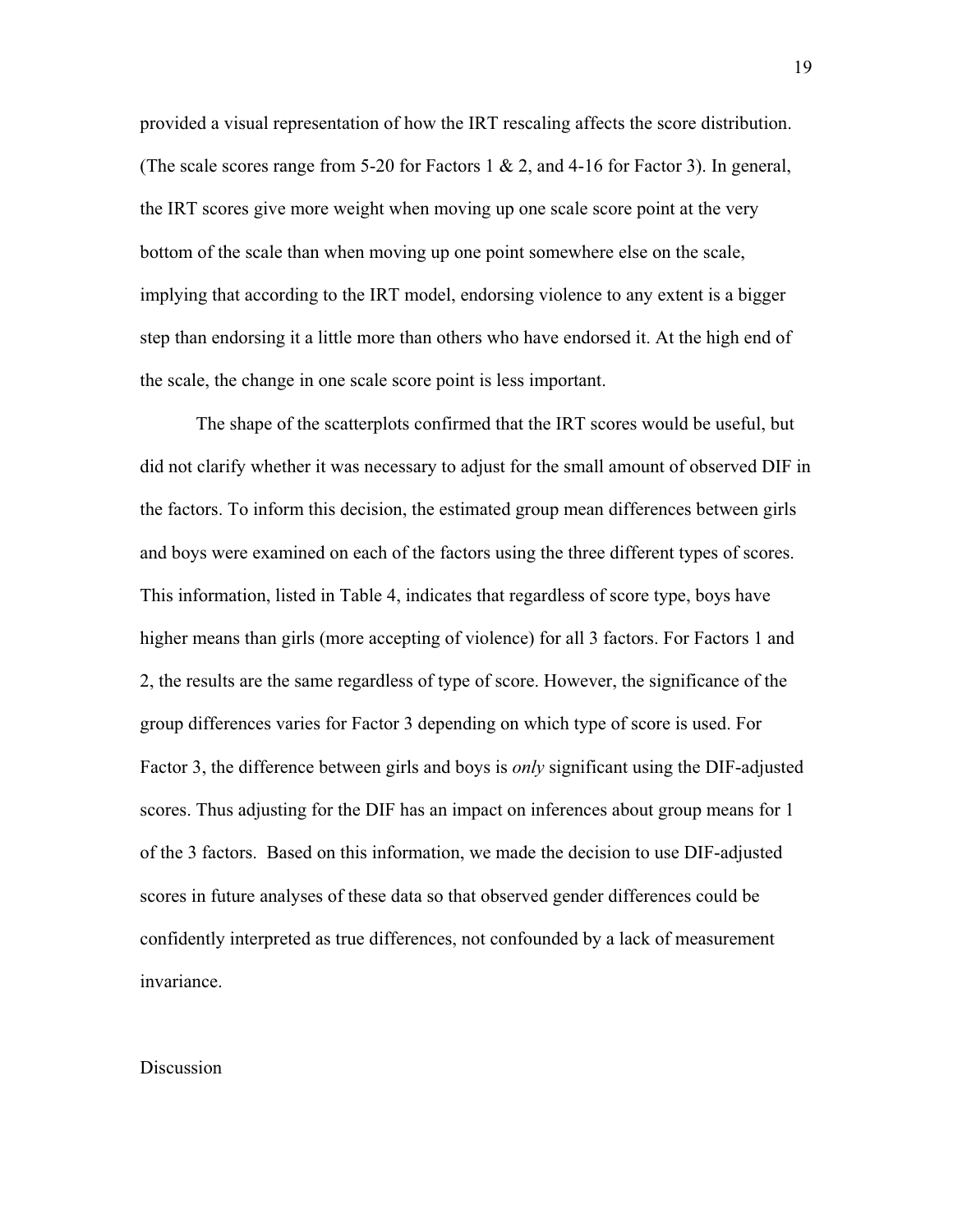Measurement of socially unacceptable behaviors and attitudes poses difficult challenges not easily met by classical test theory methods. Although many individuals do not endorse item responses reflecting agreement with extreme attitudes, real variability in attitudes about behaviors such as dating violence does exist. Accurate assessment of these constructs is essential to inform decisions of policymakers and prevention and intervention specialists on how best to influence change.

IRT methods offer some potential advantages over methods derived from classical test theory. IRT can convert categorical responses to an interval scale and can help alleviate the impact of skewed response distributions. In addition, IRT provides a useful framework for the evaluation of measurement invariance through DIF analyses. In the IRT framework, any significant lack of measurement invariance that is identified can easily be examined and accounted for in both the parameter estimates and resultant scores. The most obvious source of non-invariance in studies of cross-gender aggression would be according to gender.

In the application presented here, we found some items that were invariant and could act as anchor items, and other items that appear to be interpreted somewhat differently by boys and girls. Given the fact that societal norms are more lenient about female-on-male violence than male-on-female violence (e.g., Price  $\&$  Byers, 1999), it is not surprising that boys and girls might respond to some items differently based on looking at the problem from differing perspectives. However, such differences can be very troublesome in studies that include both genders. Basic gender differences, differential program impact on boys and girls, and interactions with gender could be misleading if the items are behaving differently based on gender. Thus, IRT's capacity to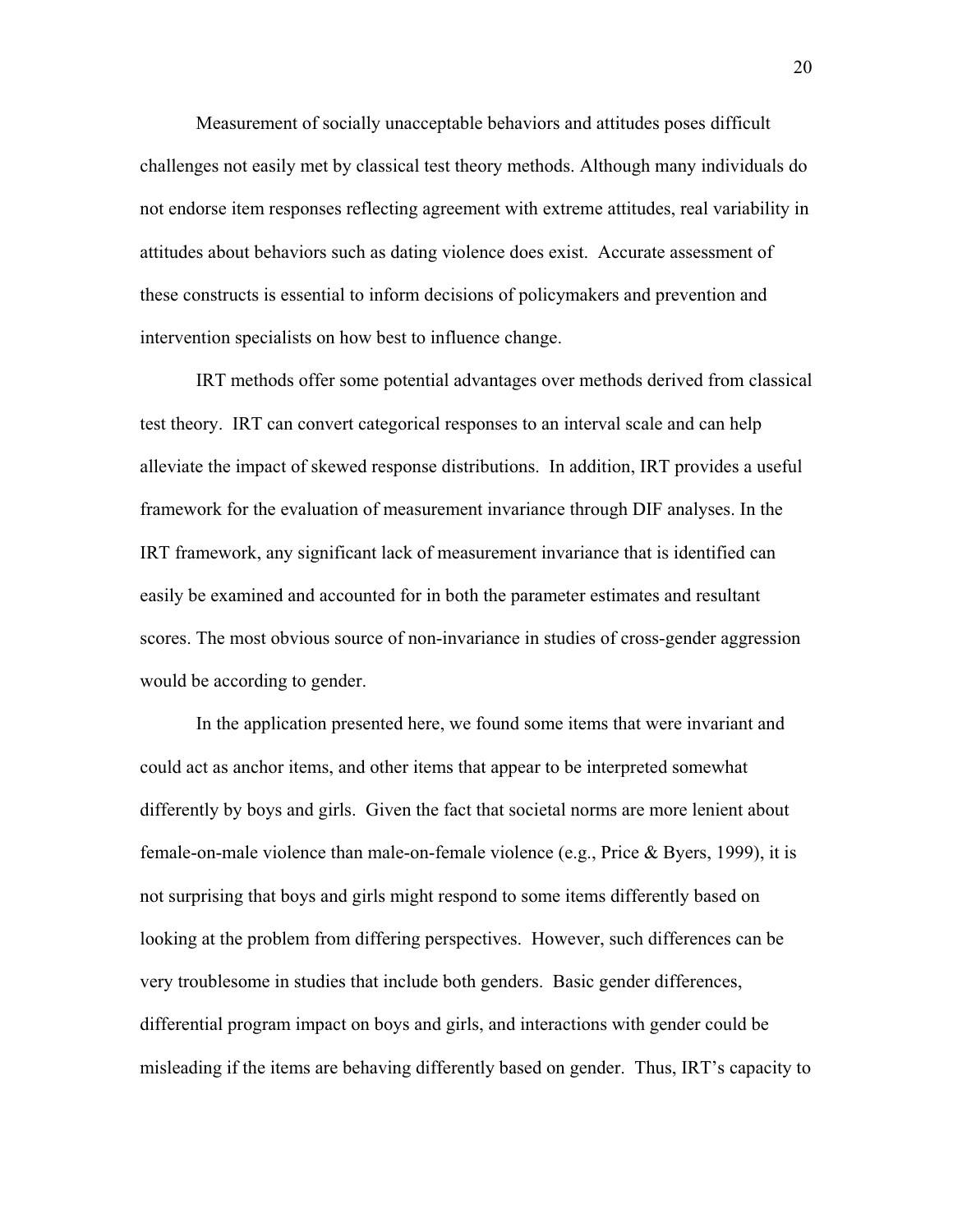account for DIF can increase precision in measurement, and lead to a greater ability to evaluate hypotheses.

As this application demonstrates, IRT analysis can help address the measurement challenges associated with assessment of socially unacceptable behaviors and attitudes. However, an important lesson learned is that the measures currently in existence to assess attitudes related to dating violence (and other related constructs) are not optimal. Further research to improve the assessment of socially unacceptable behaviors should consider non-standard approaches to item generation. For example, in order to understand the nuances in teen attitudes towards cross-gender aggression, our research team has begun work that allows teens to articulate their thoughts about dating violence scenarios as they unfold. Preliminary examination of the data collected to date shows us that (a) a variety of factors influence teens' perceptions of dating violence (e.g., whether the perpetrator is male or female, a friend or a stranger, gender of respondent), and (b) that teens express approval and disapproval of dating violence in a number of ways. The insights provided by this exercise can be translated into more appropriate and discriminating items that teens will respond to with greater variability.

In addition to considering novel approaches such as this, future assessment development should include evaluation of measurement invariance during instrument construction. Whether the developer wants to exclude variant items or include them and adjust for them in the scoring, this practice will provide important information and will minimize biased inferences about group differences in the construct being measured.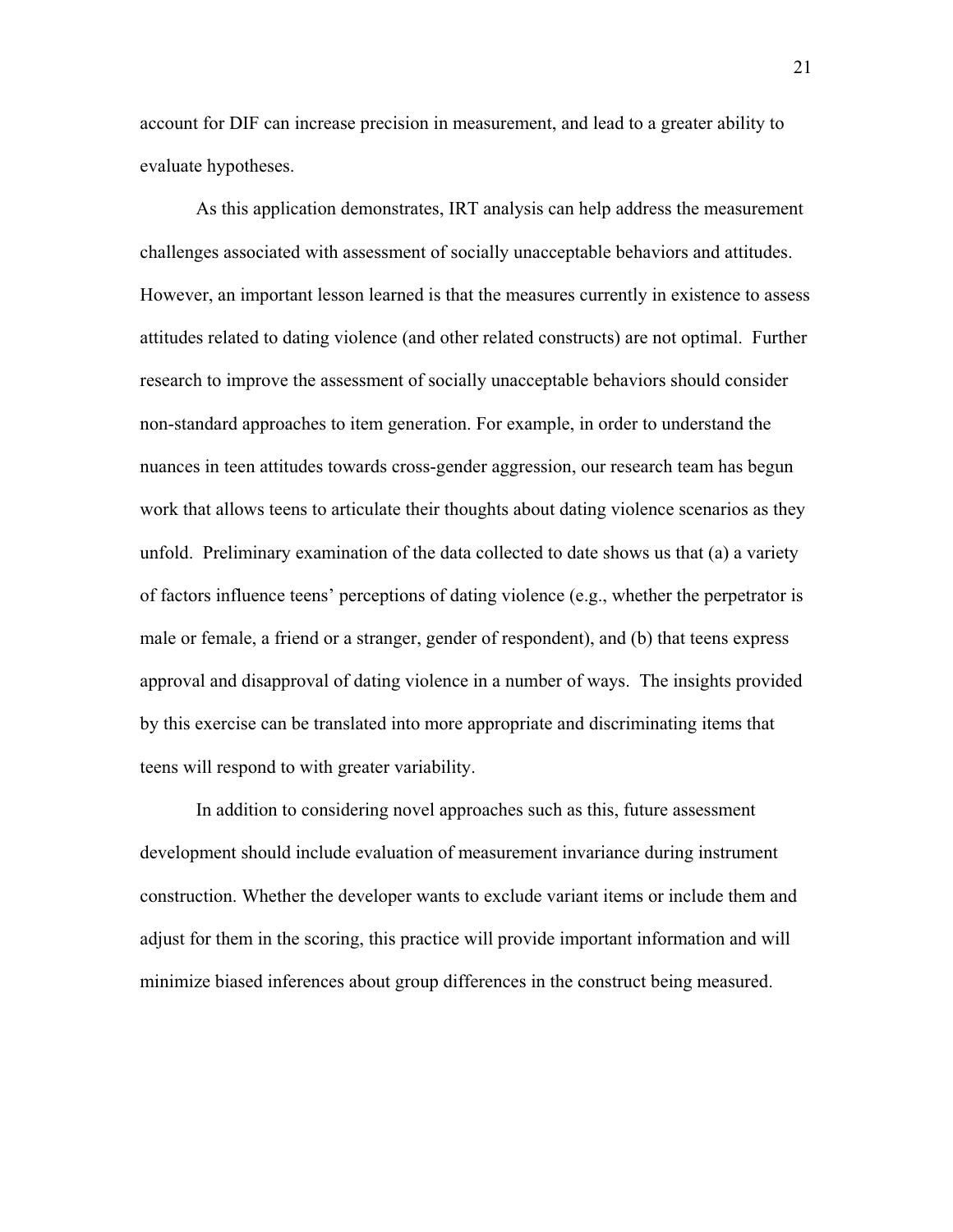- Aizenman, M., & Kelley, G. (1988). The incidence of violence and acquaintance rape in dating relationships among college men and women. *Journal of College Student Development, 29*(4), 305-311.
- Arias, I., Samios, M., & O'Leary, K. D. (1987). Prevalence and correlates of physical aggression during courtship. *Journal of Interpersonal Violence, 2*(1), 82-90.
- Baker, F. B., Al-Karni, A., & Al-Dosary, I. M. (1991). EQUATE: A computer program for the test characteristic method of IRT equating. *Applied Psychological Measurement, 15*, 78.
- Benjamini, Y., & Hochberg, Y. (1995). Controlling the false discovery rate: a practical and powerful approach to multiple testing. *Journal of the royal statistical society, Series B*(57), 289-300.Bergman, L. (1992). Dating violence among high school students. *Social Work, 37*(1), 21-27.
- Candell, G. L., & Drasgow, F. (1988). An iterative procedure for linking metrics and assessing item bias in item response theory. *Applied Psychological Measurement, 12*(3), 253-260.
- Ellickson, P.L., McCaffrey, D., Ghosh-Dastidar, B. & Longshore, D.L. (2003). New inroads in preventing adolescent drug use: Results from a large-scale trial of Project ALERT in middle schools. *American Journal of Public Health, 93*(11), 1830-1836.
- Embretson, S. E. (1996). The new rules of measurement. *Psychological Assessment, 8*, 341-349.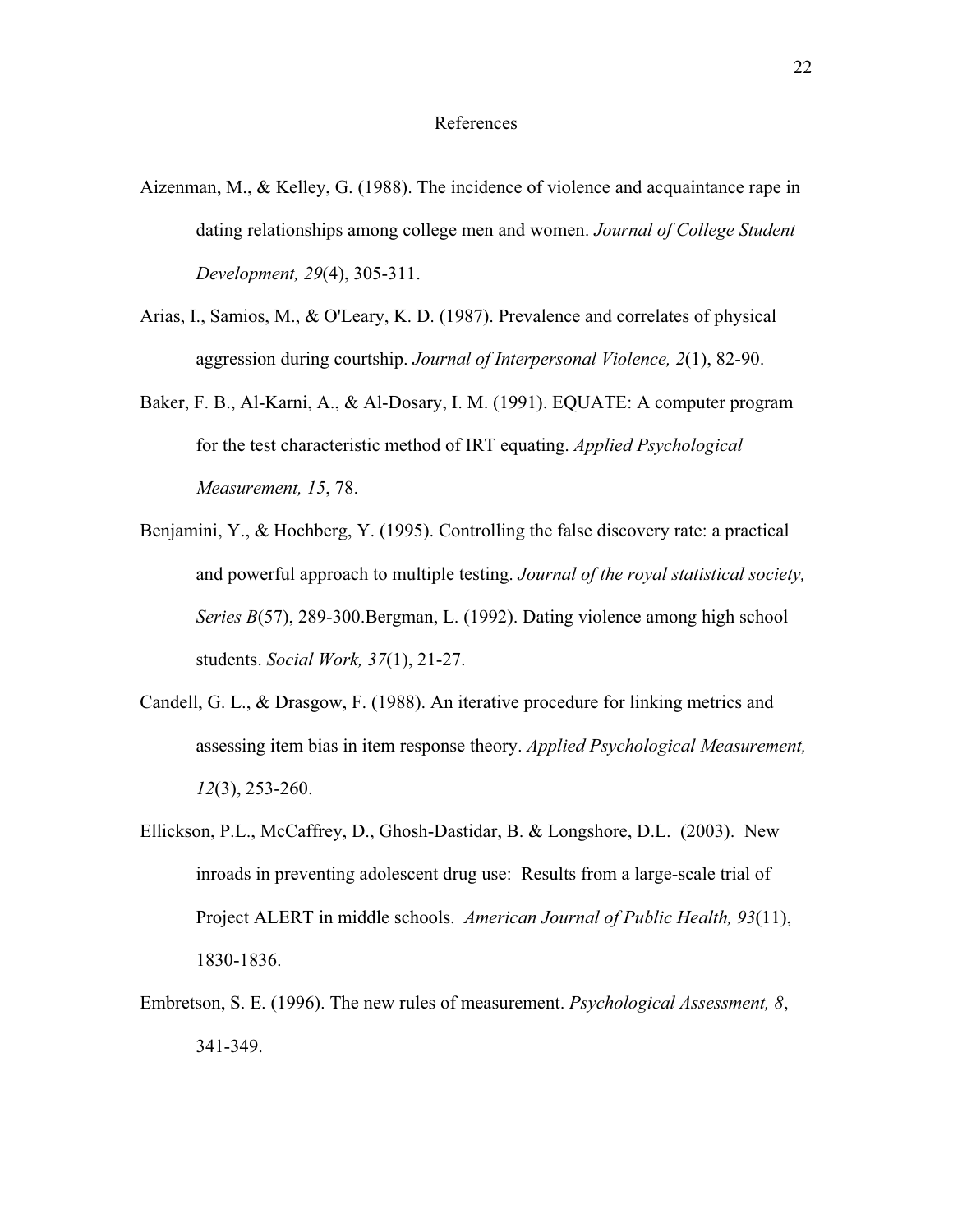- Foshee, V. A., Bauman, K. E., Ennett, S. T., Linder, G. F., Benefield, T., & Suchindran, C. (2004). Assessing the Long-Term Effects of the Safe Dates Program and a Booster in Preventing and Reducing Adolescent Dating Violence Victimization and Perpetration. *American Journal of Public Health, 94*(4), 619-624.
- Foshee, V. A., Linder, G. F., Bauman, K. E., Langwick, S. A., Arriaga, X. B., Heath, J. L., McMahon, P. M., & Bangdiwala, S. (1996). The Safe Dates Project: theoretical basis, evaluation design, and selected baseline findings. *American Journal of Preventive Medicine, 12*(5 Suppl), 39-47.
- Frey, K. S., Hirschstein, M. K., Snell, J. L., Edstrom, L. V. S., MacKenzie, E. P., & Broderick, C. J. (2005). Reducing Playground Bullying and Supporting Beliefs: An Experimental Trial of the Steps to Respect Program. *Developmental Psychology, 41*(3), 479-491.
- Grunbaum, J. A., Kann, L., Kinchen, S. A., Williams, B., Ross, J. G., Lowry, R., & Kolbe, L. (2002). Youth Risk Behavior Surveillance - United States, 2001. Surveillance Summaries. *51*(No. SS-4), 1-21.
- Hambleton, R. K., & Swaminathan, H. (1985). *Item response theory: principles and applications*.Boston, MA: Kluwer-Nijhoff.
- Holland, P. W., & Wainer, H. (1993). *Differential Item Functioning*. Hillsdale, NJ: Lawrence Erlbaum Associates.
- Huesmann, L. R., & Guerra, N. G. (1997). Children's normative beliefs about aggression and aggressive behavior. *Journal of Personality and Social Psychology, 72*(2), 408-419.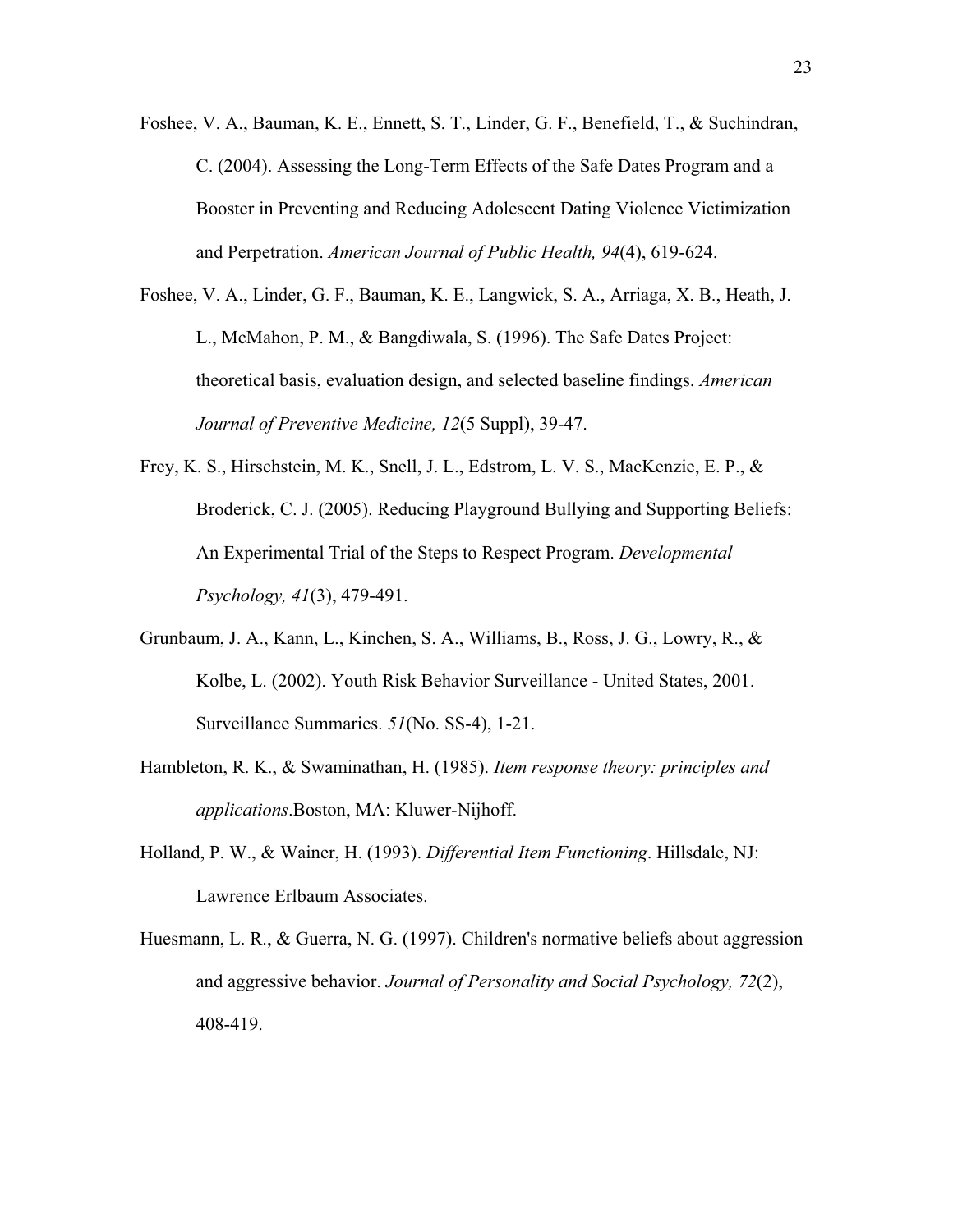- Jaycox, L.H., McCaffrey, D.F., Eiseman, E., Aronoff, J. Shelley, G.A., Collins, R.L., & Marshall, G.N. (Under review). Impact of a School-Based Dating Violence Prevention Program among Latino Teens: A Randomized Controlled Effectiveness Trial.
- Lord, F. M. (1980). *Applications of item response theory to practical testing problems*. Hillsdale, NJ: Earlbaum.
- McLeod, L. D., Swygert, K. A., & Thissen, D. (2001). Factor analysis for items scored in two categories. In D. Thissen & H. Wainer (Eds.), *Test Scoring*.Mahwah, New Jersey: Lawrence Earlbaum & Associates.
- Muthen, L. K., & Muthen, B. O. (1998-2004). *Mplus Users Guide: The comprehensive modeling program for applied researchers* (3.0 ed.). Los Angeles: Muthen & Muthen.
- Price, E. L., & Byers, E. S. (1999). The Attitudes Towards Dating Violence Scales: Development and initial validation. *Journal of Family Violence, 14*(4), 351-375.
- Raju, N. S., van der Linden, W. J., & Fleer, P. F. (1995). IRT-Based Internal Measures of Differential Functioning of Items and Tests. *Applied Psychological Measurement, 19*(4), 353-368.
- Ramsay, J. O. (1993). TESTGRAF A program for the graphical analysis of multiple choice tst and questionnaire data (pp. 1-139). User's Manual.
- Reise, S. P., Widaman, K. F., & Pugh, R. H. (1993). Confirmatory factor analysis and item response theory: two approaches for exploring measurement invariance. *Psychological Bulletin, 114*(3), 552-566.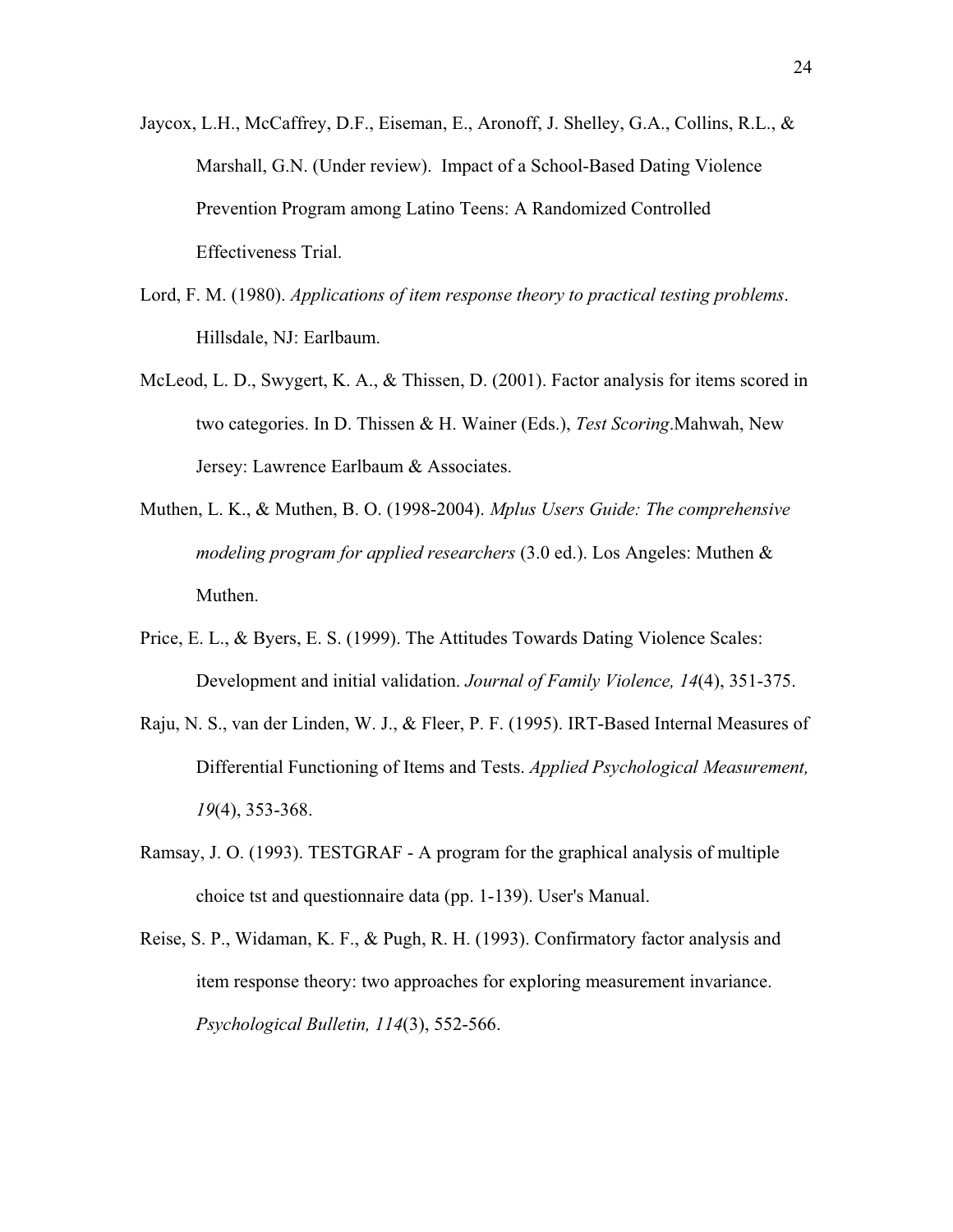- Samejima, F. (1969). *Estimation of latent ability using a response pattern of graded scores*. Unpublished manuscript.
- Samejima, F. (1997). Graded response model. In W. J. v. d. L. a. R. K. Hambleton (Ed.), *Handbook of modern item response theory* (pp. 85-100). New York: Springer-Verlag.
- Silverman, J. G., Raj, A., Mucci, L. A., & Hathaway, J. E. (2001). Dating violence against adolescent girls and associated substance use, unhealthy weight control, sexual risk behavior, pregnancy, and suicidality. *The Journal of the American Medical Association, 286*(5), 572-579.
- Suen, H., K. (1990). *Principles of test theories*.Hillsdale, NJ: Lawrence Earlbaum Associates.
- Takane, Y., & de Leeuw, J. (1987). On the relationship between item response theory and factor analysis of discretized variables. *Psychometrika, 52*(3), 393-408.
- Teresi, J. A., Kleinman, M., & Ocepek-Welikson, K. (2000). Modern psychometric methods for detection of differential item functioning: application to cognitive assessment measures. *Statistics in Medicine, 19*(11-12), 1651-1683.
- Thissen, D. (1991). *Multilog User's Guide: Multiples, Categorical Item Analysis and Test Scoring Using Item Response Theory*. Chicago, IL: Scientific Software.

Thissen, D. (2001). *IRTLRDIF v.2.0b: Software for the computation of the statistics involved in item response theory likelihood-ratio tests for differential item functioning*:LL Thurstone Psychometric Laboratory, University of North Carolina at Chapel Hill.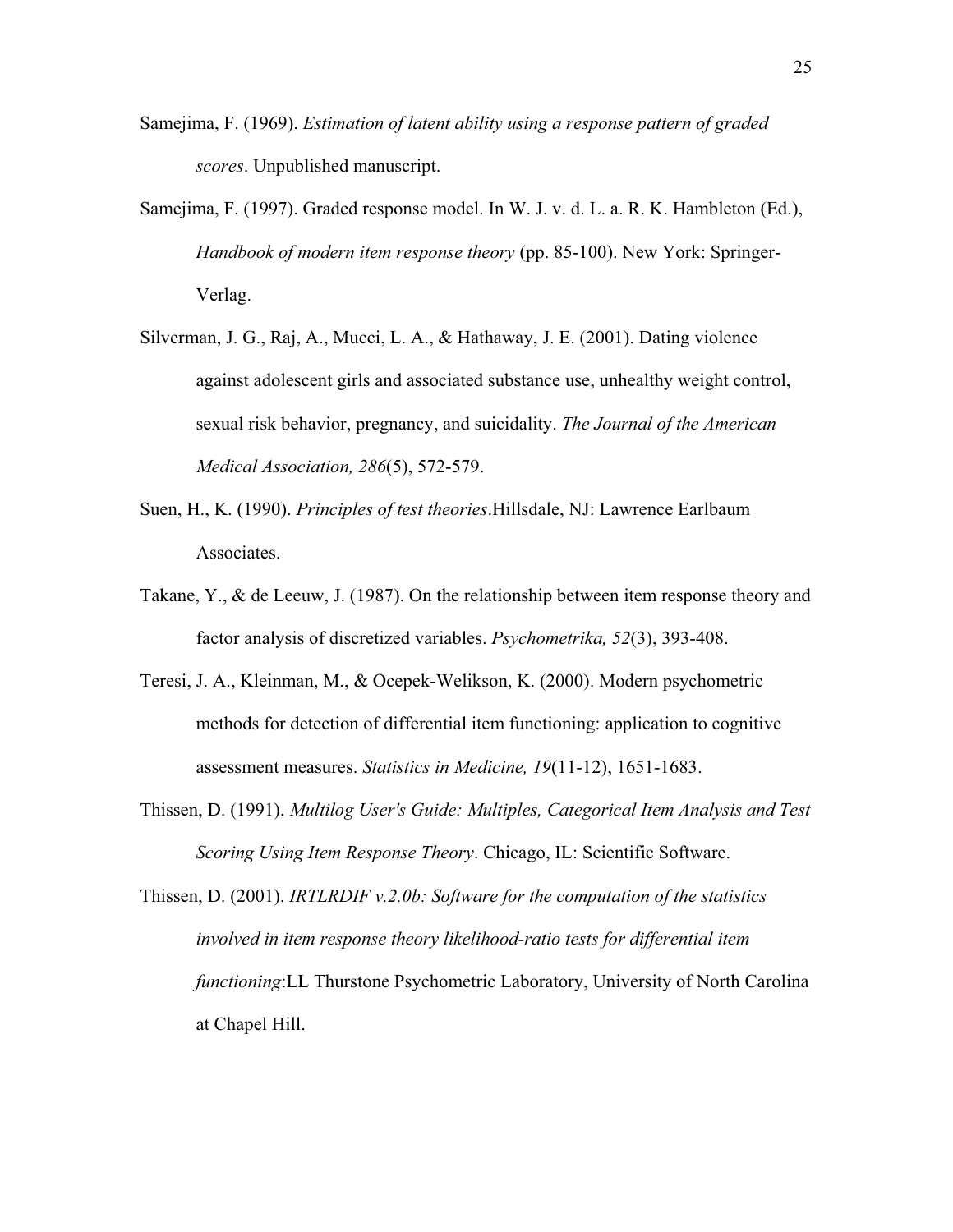- Thissen, D., Steinberg, L., & Wainer, H. (1988). Use of Item Response Theory in the Study of Group Differences in Trace Lines. In H. Wainer & H. Braun (Eds.), *Test Validity* (pp. 147-169). Hillsdale, NJ: Lawrence Erlbaum.
- Thissen, D., Steinberg, L., & Wainer, H. (1993). Detection of Differential Item Functioning Using the Parameters of Item Response Models. In P. W. Holland  $\&$ H. W. (Eds.) (Eds.), *Differential Item Functioning* (pp. 67-114). Hillsdale, NJ: Lawrence Erlbaum Associates.
- Thissen, D., & Wainer, H. (Eds.). (2001). *Test Scoring*. Mahwah NJ: Lawrence Erlbaum Associates.
- Waigandt, A., Wallace, D. L., Phelps, L., & Miller, D. A. (1990). The impact of sexual assault on physical health status. *Journal of Traumatic Stress, 3*(1), 93-102
- Wainer, H. (1995). Precision and differential item functioning on a testlet-based test: The 1991 Law School Admissions Test as an example. *Applied Measurement in Education, 8*(2), 157-186.
- Wainer, H., Sireci, S. G., & Thissen, D. (1991). Differential Testlet Functioning: Definitions and Detection. *Journal of Educational Measurement, 28*(3), 197-219.
- Wang, W.-C., & Yeh, Y.-L. (2003). Effects of anchor item methods on differential item functioning detection with the likelihood ratio test. *Applied Psychological Measurement., 27*, 479-498.
- Wolfe, D. A., Wekerle, C., Scott, K., Straatman, A.-L., Grasley, C., & Reitzel-Jaffe, D. (2003). Dating violence prevention with at-risk youth: A controlled outcome evaluation. *Journal of Consulting & Clinical Psychology, 71*(2), 279-291.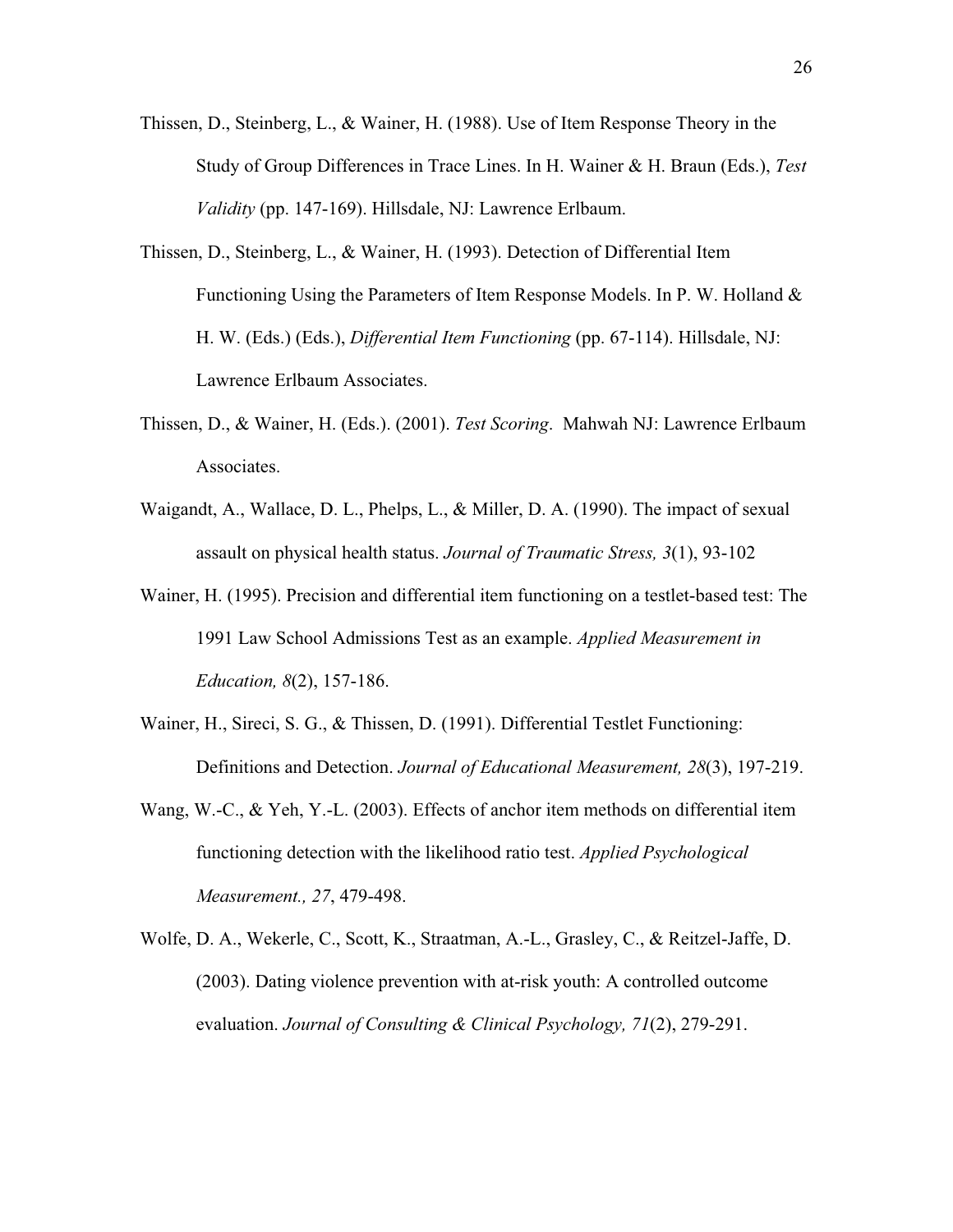|                                                                                                                                                                                                                                                      |      | Factor 1 Factor 2 Factor 3 |      |  |
|------------------------------------------------------------------------------------------------------------------------------------------------------------------------------------------------------------------------------------------------------|------|----------------------------|------|--|
| PN1. Girls sometimes deserve to be hit by boys they date.                                                                                                                                                                                            | 0.88 |                            |      |  |
| PN2. Girl who makes boyfriend jealous on purpose deserves to be hit.                                                                                                                                                                                 | 0.85 |                            |      |  |
| PN3. OK for boy to hit girlfriend if she did something to make him mad.                                                                                                                                                                              | 0.93 |                            |      |  |
| PN4. OK for boy to hit girlfriend if she insulted him in front of friends.                                                                                                                                                                           | 0.89 |                            |      |  |
| PN6. Sometimes boys have to hit girlfriends to get them under control.                                                                                                                                                                               | 0.80 |                            |      |  |
| PN5. Boys sometimes deserve to be hit by girls they date.                                                                                                                                                                                            | 0.49 | 0.57                       |      |  |
| NB3. Boy says something bad to girl, OK for her to scream at him?                                                                                                                                                                                    |      | 0.70                       |      |  |
| NB4. Boy says something bad to girl, OK for her to hit him?                                                                                                                                                                                          |      | 0.86                       |      |  |
| NB5. Boy hits girl, OK for her to hit him back?                                                                                                                                                                                                      |      | 0.53                       |      |  |
| PN8. It is OK for a girl to hit a boy if he hit her first.                                                                                                                                                                                           |      | 0.54                       |      |  |
| PN7. It is OK for a boy to hit a girl if she hit him first.                                                                                                                                                                                          | 0.64 |                            | 0.39 |  |
| NB1. Girl says something bad to boy, OK for him to scream at her?                                                                                                                                                                                    |      |                            | 0.57 |  |
| NB2. Girl says something bad to boy, OK for him to hit her?                                                                                                                                                                                          |      |                            | 0.54 |  |
| NB6. Girl hits boy, OK for him to hit her back?<br>0.73<br>Note: only coefficients $\geq$ .30 are included in this table. Items PN5 and PN7 had loadings<br>$\geq$ .30 on two factors. Their loadings on factor 1 (italicized entries) were ignored. |      |                            |      |  |

Table 1. Reference structure correlations from 3-factor EFA solution.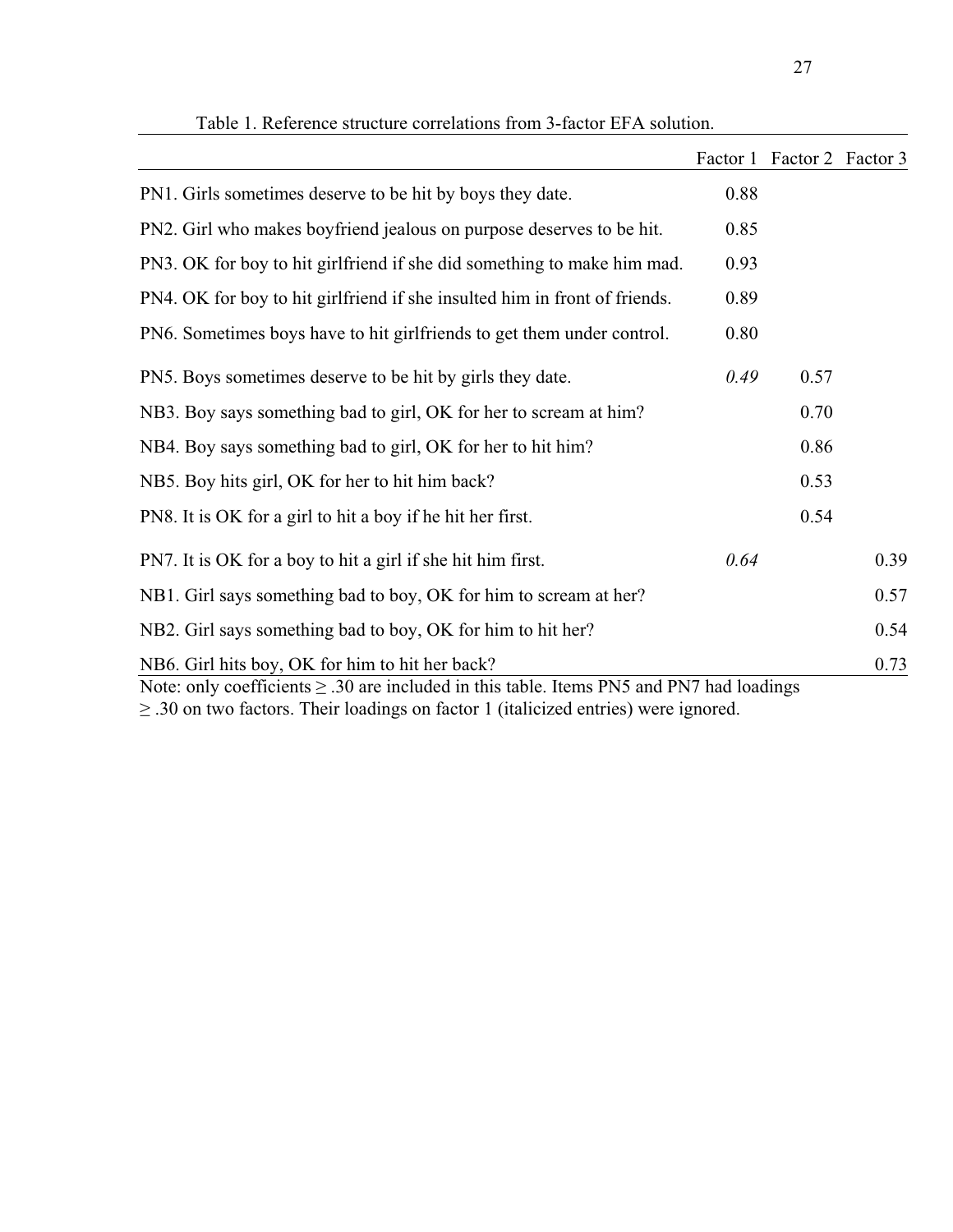|                                                                                                                                        |        | Test for item DIF $(3 \text{ df})$ Test for a DIF $(1 \text{ df})$ Test for b DIF $(2 \text{ df})$            |        |                  |        |                  |
|----------------------------------------------------------------------------------------------------------------------------------------|--------|---------------------------------------------------------------------------------------------------------------|--------|------------------|--------|------------------|
| $Factor 1$ (PN3 is anchor item)                                                                                                        |        |                                                                                                               |        |                  |        |                  |
| Item                                                                                                                                   | $-2LL$ | $\boldsymbol{p}$                                                                                              | $-2LL$ | $\boldsymbol{p}$ | $-2LL$ | $\boldsymbol{p}$ |
| PN4                                                                                                                                    | 3.6    | .463                                                                                                          |        |                  |        |                  |
| PN1                                                                                                                                    | 8.4    | .078                                                                                                          |        |                  |        |                  |
| PN <sub>5</sub>                                                                                                                        | 17.5   | $.001*$                                                                                                       | 4.3    | .038             | 13.2   | $.004*$          |
| PN <sub>2</sub>                                                                                                                        | 28.9   | $< 0.001*$                                                                                                    | 8.9    | $.003*$          | 20.0   | $.0002*$         |
| Factor 2 (NB3, NB4, PN5 are anchor items)<br>$-2LL$<br>Item<br>$-2LL$<br>$-2LL$<br>$\boldsymbol{p}$<br>$\boldsymbol{p}$<br>$\,p\,$     |        |                                                                                                               |        |                  |        |                  |
| PN <sub>8</sub>                                                                                                                        | 17.9   | $.001*$                                                                                                       | 3.5    | .061             | 14.4   | $.002*$          |
| NB5                                                                                                                                    | 18.5   | $.001*$                                                                                                       | 3.9    | .048             | 14.5   | $.002*$          |
| Factor 3 (NB2, PN7 are anchor items)<br>$-2LL$<br>$-2LL$<br>Item<br>$-2LL$<br>$\boldsymbol{p}$<br>$\boldsymbol{p}$<br>$\boldsymbol{p}$ |        |                                                                                                               |        |                  |        |                  |
| N <sub>B</sub> 1                                                                                                                       | 11.1   | .025                                                                                                          |        |                  |        |                  |
| N <sub>B4</sub>                                                                                                                        | 19.6   | $.001*$<br>Mater, Asterialis indicate test was statistically significant at $x \le 0.1$ after controlling for | 0.5    | .48              | 19.1   | $.0003*$         |

Table 2. Results of DIF analyses for three factors.

Note: Asterisks indicate test was statistically significant at *p*<.01 after controlling for multiple tests with the NBenjamini-Hochburg adjustment. –2LL is the –2\*loglikelihood value for the nested model comparison and is distributed as  $\chi^2$  with the specified *df*.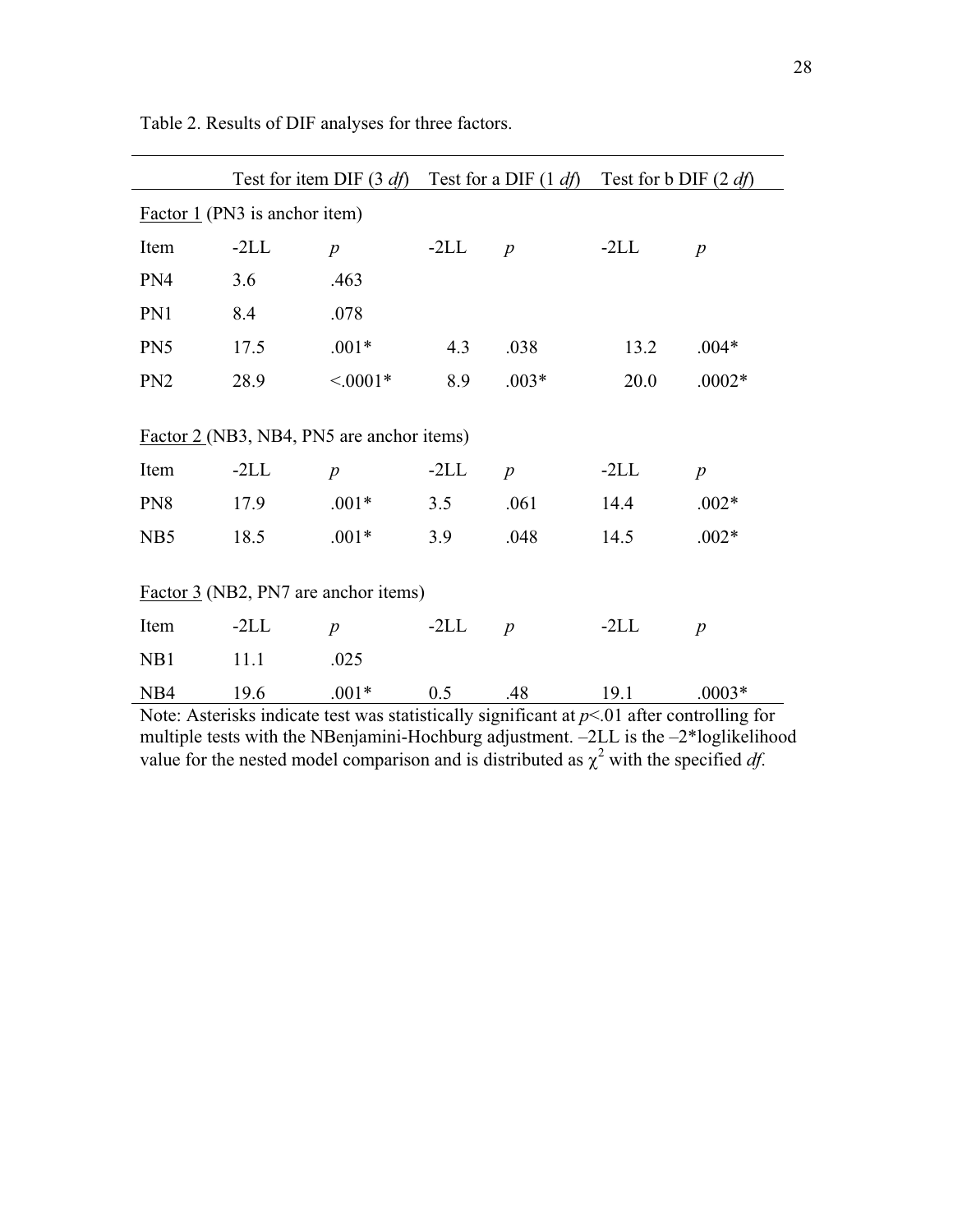|                 | $\boldsymbol{a}$ | $b_1$         | $b_2$         | $b_3$      |
|-----------------|------------------|---------------|---------------|------------|
| Factor 1        |                  |               |               |            |
| PN1             | 2.73(0.16)       | 1.08(0.04)    | 1.71(0.07)    | 2.36(0.12) |
| PN3             | 4.60(0.31)       | 1.11(0.03)    | 1.72(0.06)    | 2.11(0.09) |
| PN4             | 3.79(0.23)       | 0.96(0.03)    | 1.78(0.06)    | 2.16(0.09) |
| $PN2 - girls$   | 3.47(0.30)       | 0.79(0.05)    | 1.50(0.10)    | 2.14(0.20) |
| $PN2 - boys$    | 2.75(0.19)       | 0.67(0.04)    | 1.57(0.08)    | 2.26(0.13) |
| $PN6 - girls$   | 2.38(0.10)       | 1.02(0.06)    | 1.66(0.10)    | 2.46(0.20) |
| $PN6 - boys$    | 2.38(0.10)       | 0.95(0.05)    | 1.64(0.07)    | 2.36(0.12) |
|                 |                  |               |               |            |
| Factor 2        |                  |               |               |            |
| NB <sub>3</sub> | 1.27(0.06)       | $-1.55(0.08)$ | 0.53(0.05)    | 2.22(0.11) |
| NB4             | 1.91(0.09)       | 0.47(0.04)    | 1.61(0.07)    | 2.62(0.12) |
| PN5             | 1.10(0.05)       | 0.36(0.06)    | 1.72(0.11)    | 3.30(0.20) |
| $NB5 - girls$   | 1.57(0.05)       | $-0.96(0.06)$ | $-0.20(0.06)$ | 0.76(0.06) |
| $NB5 - boys$    | 1.57(0.05)       | $-0.98(0.07)$ | $-0.34(0.06)$ | 0.62(0.06) |
| $PN8 - girls$   | 1.72(0.06)       | $-0.28(0.05)$ | 0.68(0.06)    | 1.51(0.08) |
| $PN8 - boys$    | 1.72(0.06)       | $-0.25(0.05)$ | 0.55(0.06)    | 1.34(0.07) |
|                 |                  |               |               |            |
| Factor 3        |                  |               |               |            |
| NB1             | 0.86(0.06)       | $-0.95(0.09)$ | 2.06(0.15)    | 4.64(0.34) |
| N <sub>B2</sub> | 1.66(0.18)       | 2.53(0.18)    | 3.31(0.28)    | 3.55(0.32) |
| PN7             | 1.58(0.09)       | 0.96(0.06)    | 2.16(0.11)    | 2.95(0.17) |
| $NB6 - girls$   | 2.54(0.10)       | 0.55(0.04)    | 1.40(0.06)    | 2.22(0.12) |
| $NB6 - boys$    | 2.54(0.10)       | 0.90(0.05)    | 1.72(0.07)    | 2.41(0.12) |

Table 3. Final item parameter estimates and their standard errors for the three factors.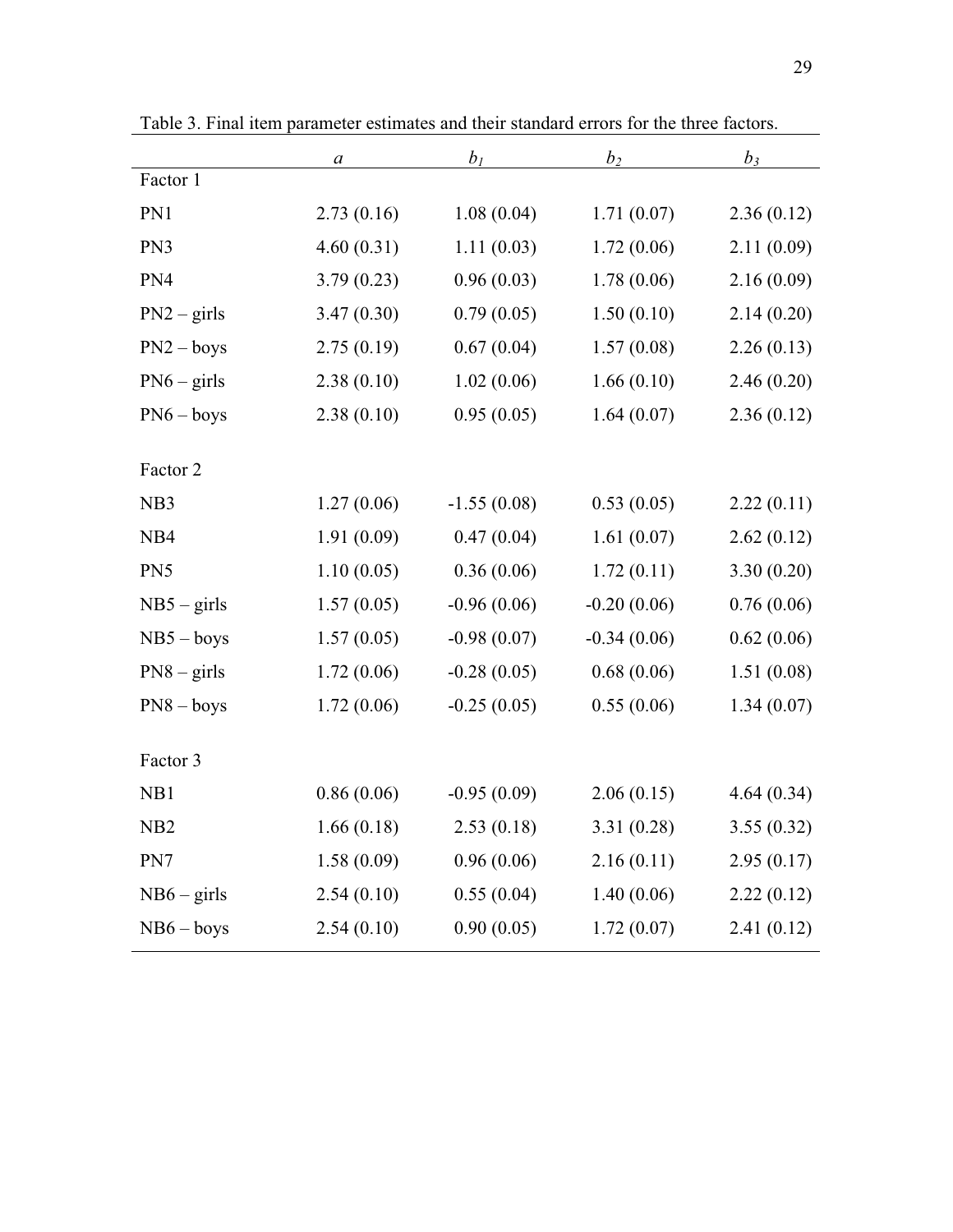|                | Boys $(N=1265)$ | Girls $(N=1310)$ | Difference      | $T-value (prob t)$            |
|----------------|-----------------|------------------|-----------------|-------------------------------|
| Factor 1       |                 |                  |                 |                               |
| Raw Score      | 6.474 (2.688)   | 5.706 (1.996)    | 0.768(2.359)    | $8.15 \approx 0.0001$         |
| Non-DIF IRT    | $-0.038(0.811)$ | $-0.325(0.649)$  | 0.287(0.733)    | $9.89 \left( < .0001 \right)$ |
| <b>DIF IRT</b> | $-0.008(0.802)$ | $-0.245(0.637)$  | 0.236(0.723)    | $8.26 \approx 0.0001$         |
|                |                 |                  |                 |                               |
| Factor 2       |                 |                  |                 |                               |
| Raw Score      | 10.190 (3.255)  | 9.761 (3.230)    | 0.429(3.242)    | 3.32(.0009)                   |
| Non-DIF IRT    | $-0.015(0.825)$ | $-0.108(0.827)$  | $-0.093(0.826)$ | $-2.84(.0045)$                |
| <b>DIF IRT</b> | $-0.004(0.817)$ | 0.070(0.834)     | $-0.065(0.825)$ | $-2.01$ (.0449)               |
|                |                 |                  |                 |                               |
| Factor 3       |                 |                  |                 |                               |
| Raw Score      | 5.629 (1.728)   | 5.526(1.561)     | 0.103(1.645)    | 1.56(0.1185)                  |
| Non-DIF IRT    | 0.090(0.708)    | 0.075(0.694)     | 0.016(0.701)    | 0.56(.5721)                   |
| <b>DIF IRT</b> | 0.010(0.740)    | $-0.094(0.691)$  | 0.104(0.716)    | 3.69(.0002)                   |

Table 4. Boys' and girls' factor means (SD) for 3 different types of scores.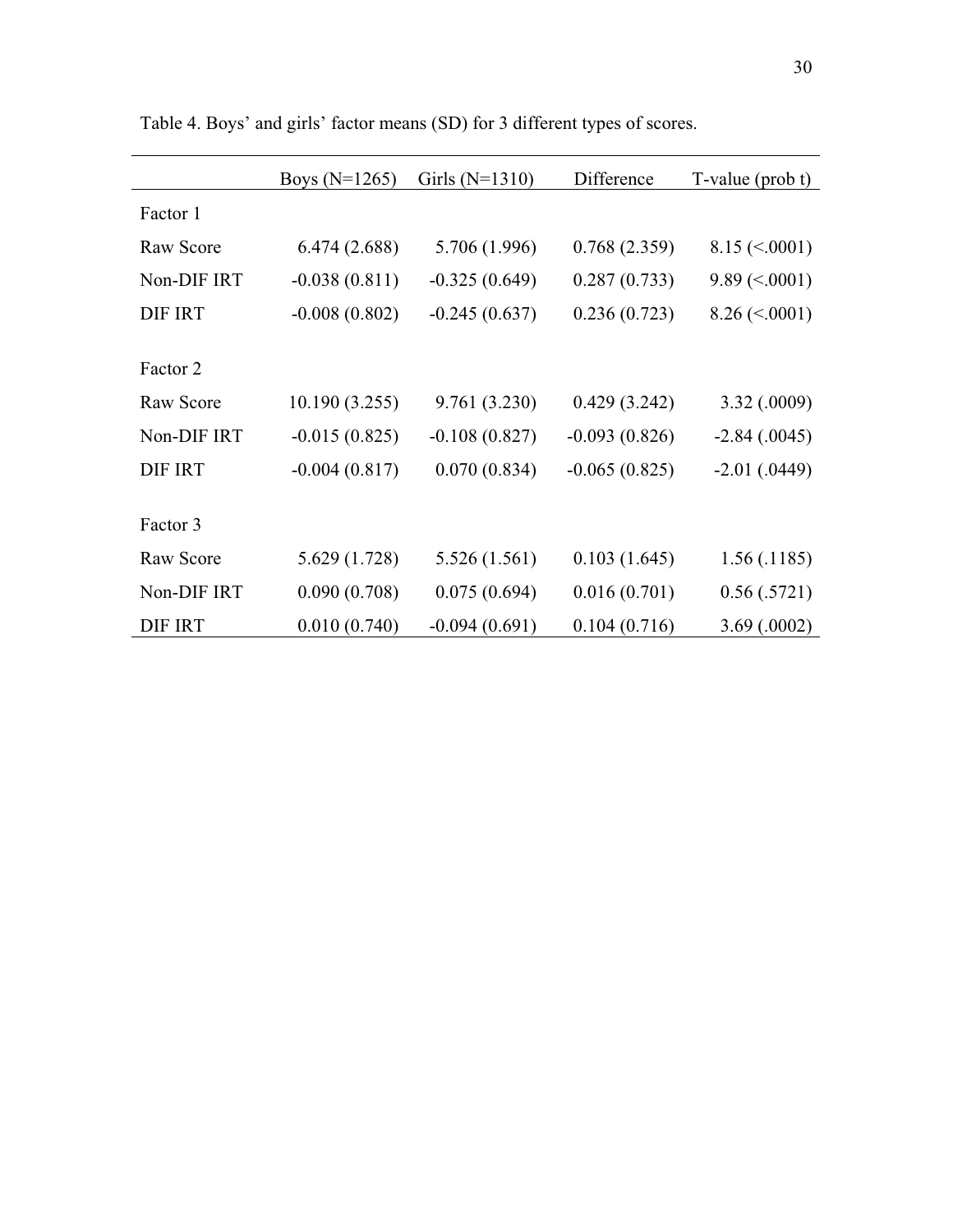

Figure 1. Girls' and Boys' Category and Item Response Functions for Item NB5 from Factor 2.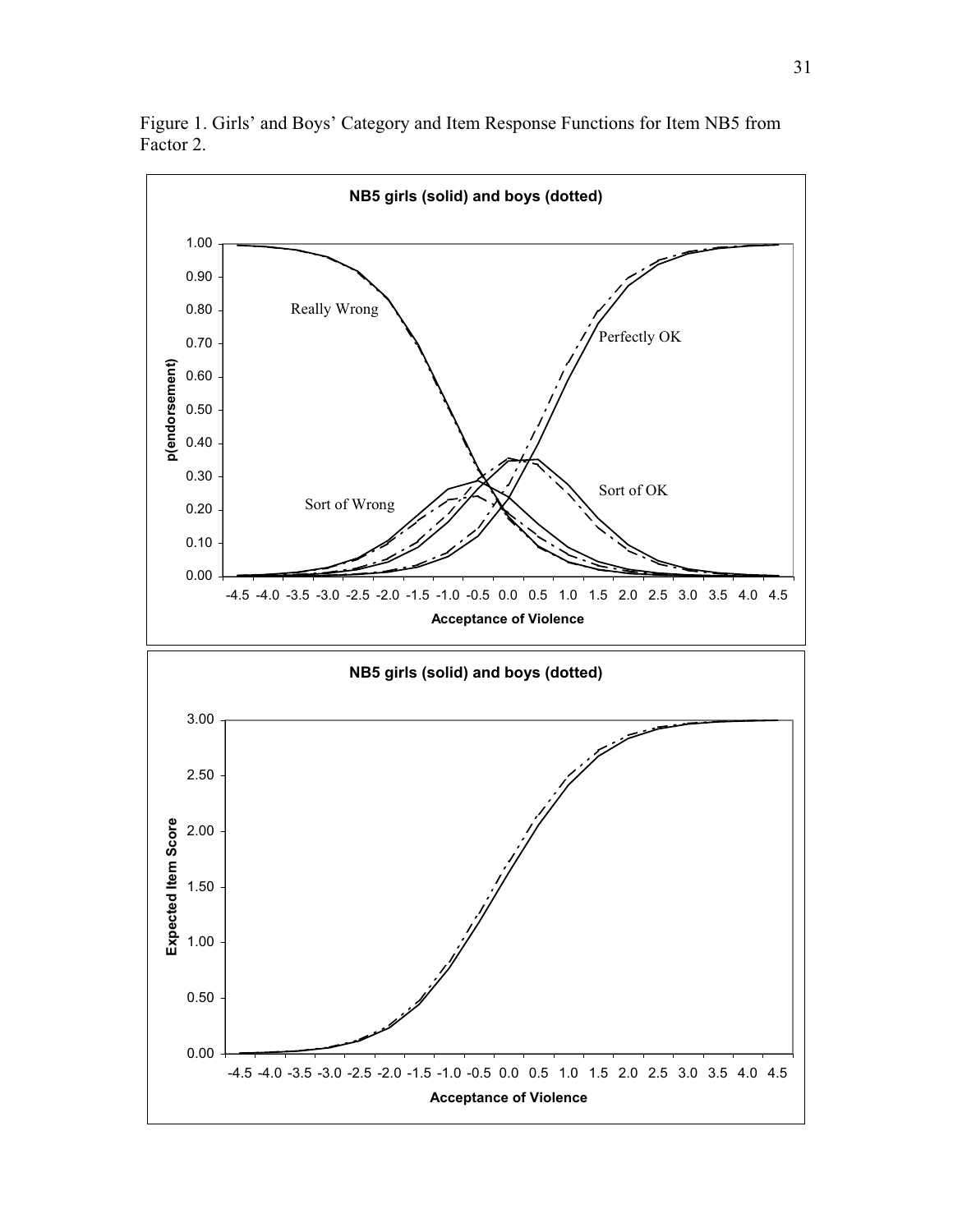

Figure 2. Girls' and Boys' Response Functions for each of the Three Factors.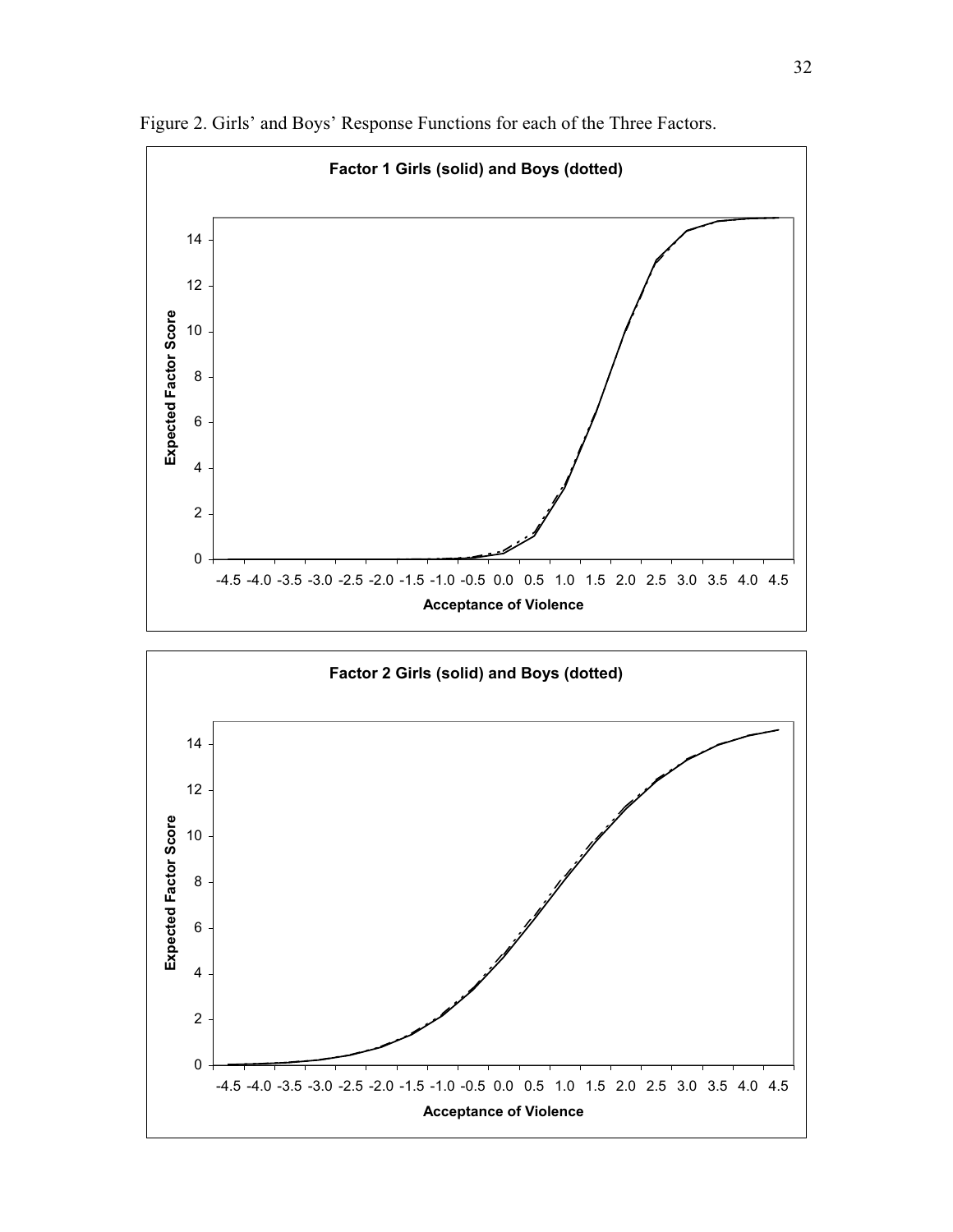